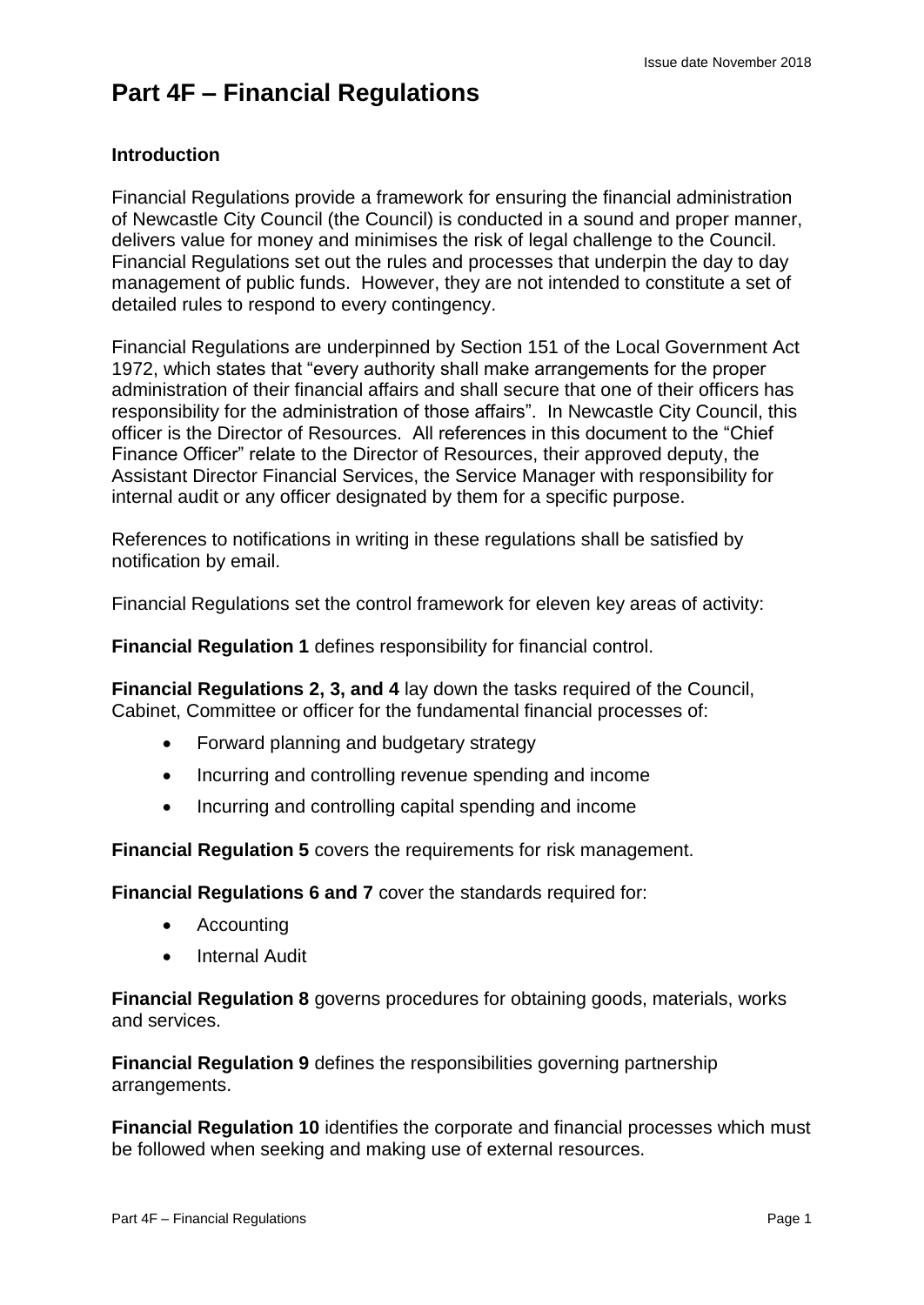**Financial Regulation 11** regulates the 'day to day' financial systems and requires Directors to ensure that prescribed controls are present.

All decisions with financial implications must have regard to proper financial control. Any doubt as to the appropriateness of a financial proposal or correctness of a financial action must be clarified in advance of the decision or action.

Financial Procedure Notes (and associated guidance) may be issued by the Chief Finance Officer from time to time where assistance is needed with the interpretation of Financial Regulations. Failure by officers to comply with Financial Regulations or Financial Procedure Notes (and associated guidance) may result in action under the Council's disciplinary procedures. Failure by Members to comply with Financial Regulations or Financial Procedure Notes (and associated guidance) may amount to a breach of the Code of Conduct for Members and result in a complaint to the Council's Monitoring Officer.

Amendments to Financial Regulations require the approval of the City Council following a report from Constitutional Committee. The Chief Finance Officer may amend Financial Procedure Notes as necessary.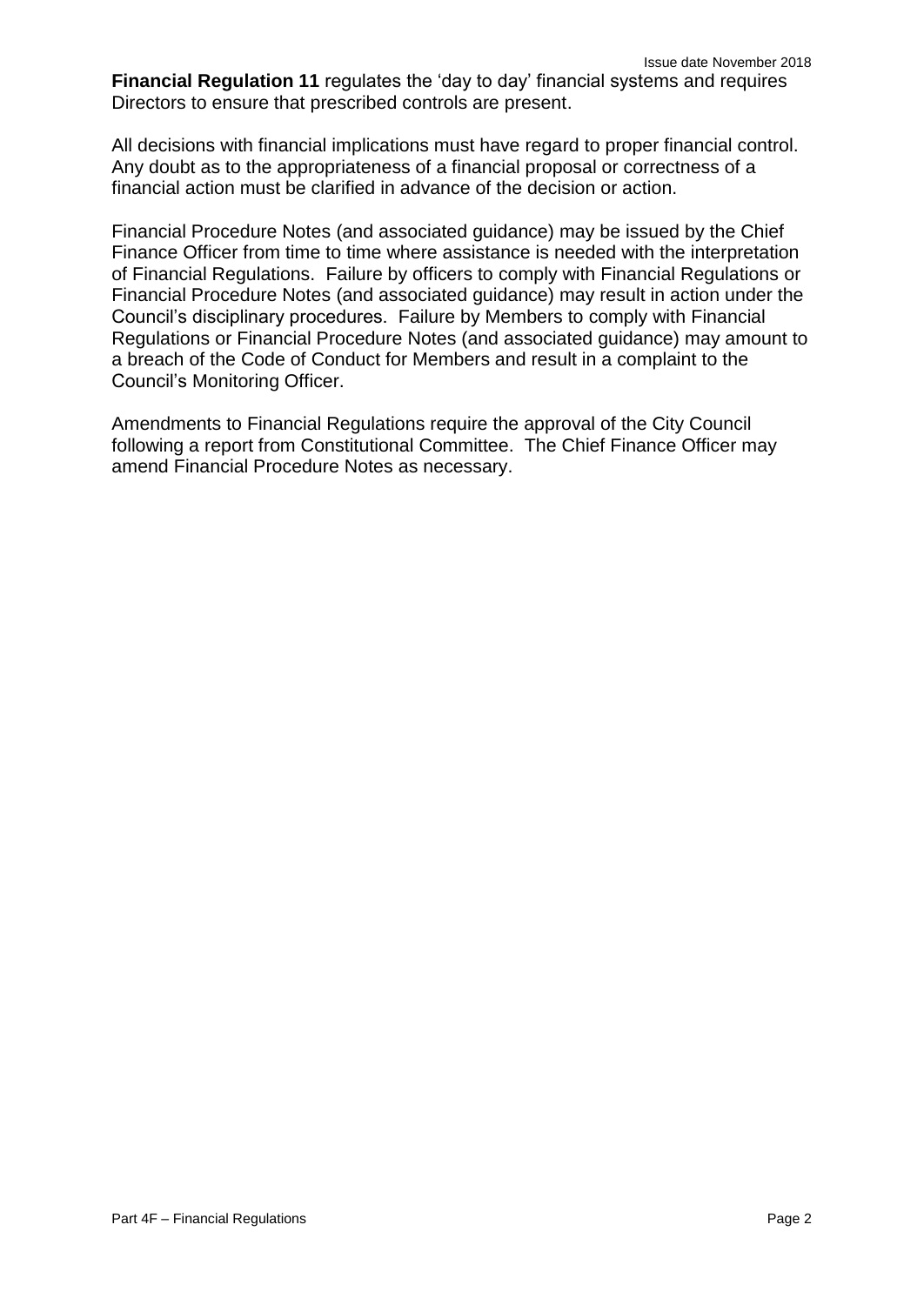### **Financial Regulation One Responsibility for Financial Control**

All elected Members and employees are responsible for ensuring they use the resources and assets entrusted to them in a responsible and lawful manner. They should strive at all times to achieve value for money and avoid legal challenge to the Council. These responsibilities apply equally to Members and employees when representing the Council on outside bodies. Members and employees must also comply with the relevant code of conduct.

#### **1.1 Personal Responsibilities**

- 1.1.1 Any person charged with the use or care of the Council's resources and assets should be familiar with the Council's requirements under Financial Regulations. If anyone is in any doubt as to their obligations, then they should seek advice from the Chief Finance Officer. Unresolved questions of interpretation should be referred to the Chief Finance Officer.
- 1.1.2 All employees must immediately inform their manager or supervisor about any matter that involves, or is thought to involve, irregularities concerning cash, stores, income, expenditure, assets (including data held by the council) or any suspected illegality, impropriety, breach of procedure or serious deficiency in the provision of service. Employees shall be able to do this without fear of recrimination providing they act in good faith. Compliance with the Council's Policy Statement on Fraud and Corruption and the Code of Conduct for Employees is mandatory.

**Note:** The Council's Policy for Confidential Reporting of Concerns ("Whistle blowing") exists to:

- Make employees feel confident to raise concerns and to question and act upon concerns about practice.
- Give employees avenues to raise concerns and receive feedback on any action taken.
- Guarantee that an employee will receive a response to his / her concerns raised and that he / she is aware of the process to follow if not satisfied.
- Reassure an employee that he / she will be protected from possible reprisals or victimisation.

#### **1.2 City Council**

- 1.2.1 City Council is responsible for:
	- The adoption and revision of Financial Regulations.
	- The approval of the service and policy framework and annual revenue budget and capital programme within which the Cabinet works.
	- Providing the Chief Finance Officer with sufficient staff, accommodation and other resources to carry out his / her duties.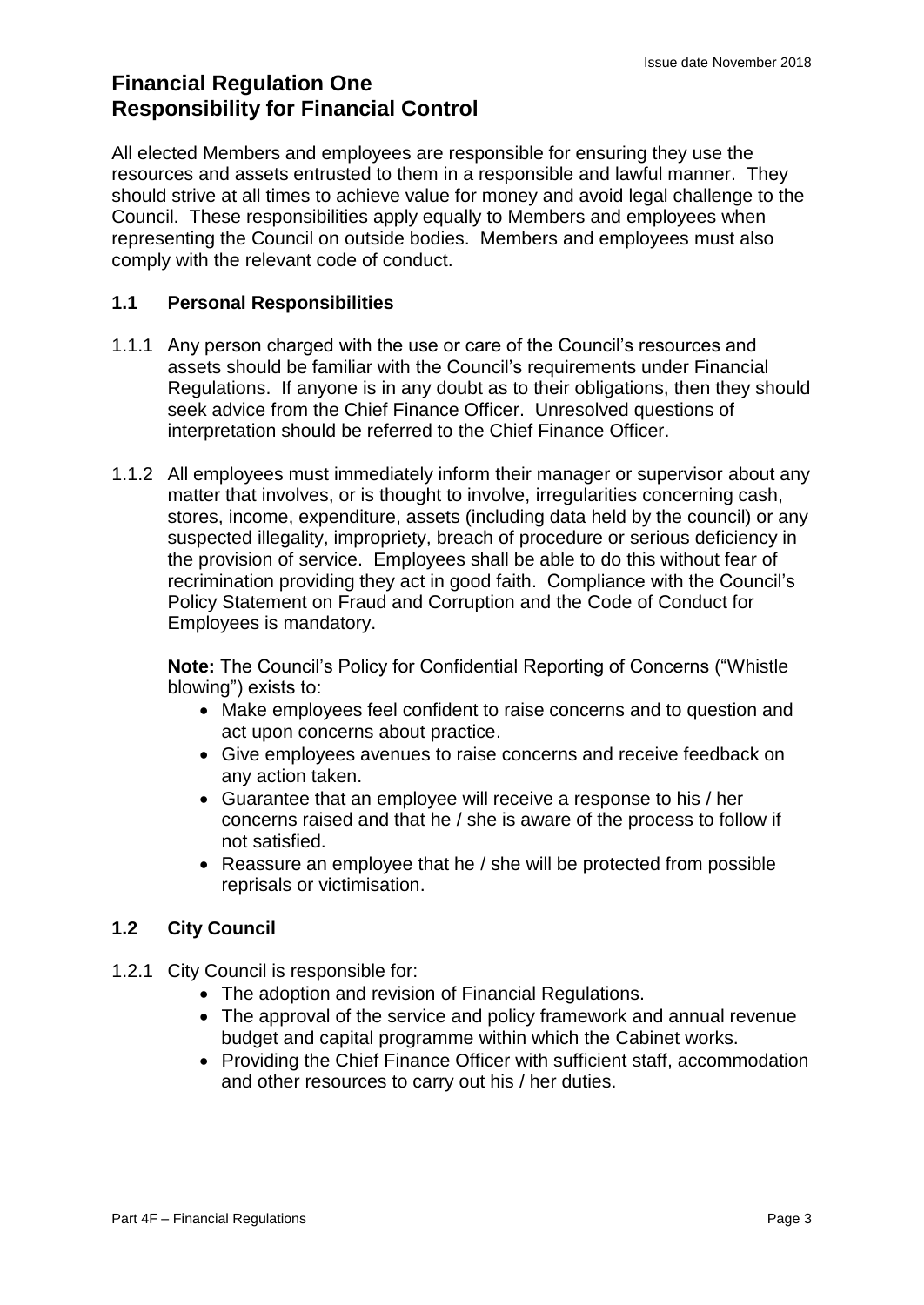#### **1.3 Cabinet**

- 1.3.1 Cabinet is responsible for controlling the Council's financial resources within the service and policy framework agreed by City Council, proposing the revenue budget and capital programme to City Council and discharging executive functions in accordance with the policy framework, revenue budget and capital programme.
- 1.3.2 Cabinet is also responsible for the development and implementation of the Council's procurement strategy and the governance of major procurement projects.
- 1.3.3 Cabinet also seeks to ensure that the organisational structure provides an appropriate segregation of duties to provide adequate internal controls and to minimise the risk of fraud or other malpractice.

#### **1.4 Constitutional Committee**

1.4.1 Constitutional Committee is the guardian of the Council's constitution and corporate governance and is responsible for recommending amendments to Financial Regulations to City Council.

#### **1.5 Scrutiny Committees**

- 1.5.1 Overview and Scrutiny Committee is responsible for carrying out, or arranging for the carrying out of, all the council's scrutiny activities (apart from health and social care related areas).
- 1.5.2 Overview and Scrutiny Committee also has responsibility for leading all aspects of the scrutiny process including that of the Health Scrutiny Committee.
- 1.5.3 Health Scrutiny Committee is responsible for reviewing or scrutinising the way in which any of the Council's health and social care functions (whether Executive or Non-Executive in nature) are discharged in operational terms and, in particular, to assess how efficiently and effectively any of those functions are performed.
- 1.5.4 Finance & Budget Monitoring Scrutiny Sub-Committee is overseen by the Overview & Scrutiny Committee and is responsible for scrutinising the budget proposals proposed by Cabinet and reviewing the quarterly reports to Cabinet on council performance, and key financial and human resources performance information to ensure:
	- The current year's revenue and capital budgets are on track.
	- The Council's financial and human resources systems and processes are operating effectively and meeting service delivery standards.

#### **1.6 Audit Committee**

1.6.1 Audit Committee is responsible for overseeing issues relating to financial and non-financial governance, and receives reports from Internal Audit on the operation of the Council's governance framework and from the Council's external auditors on the annual accounts and related financial systems and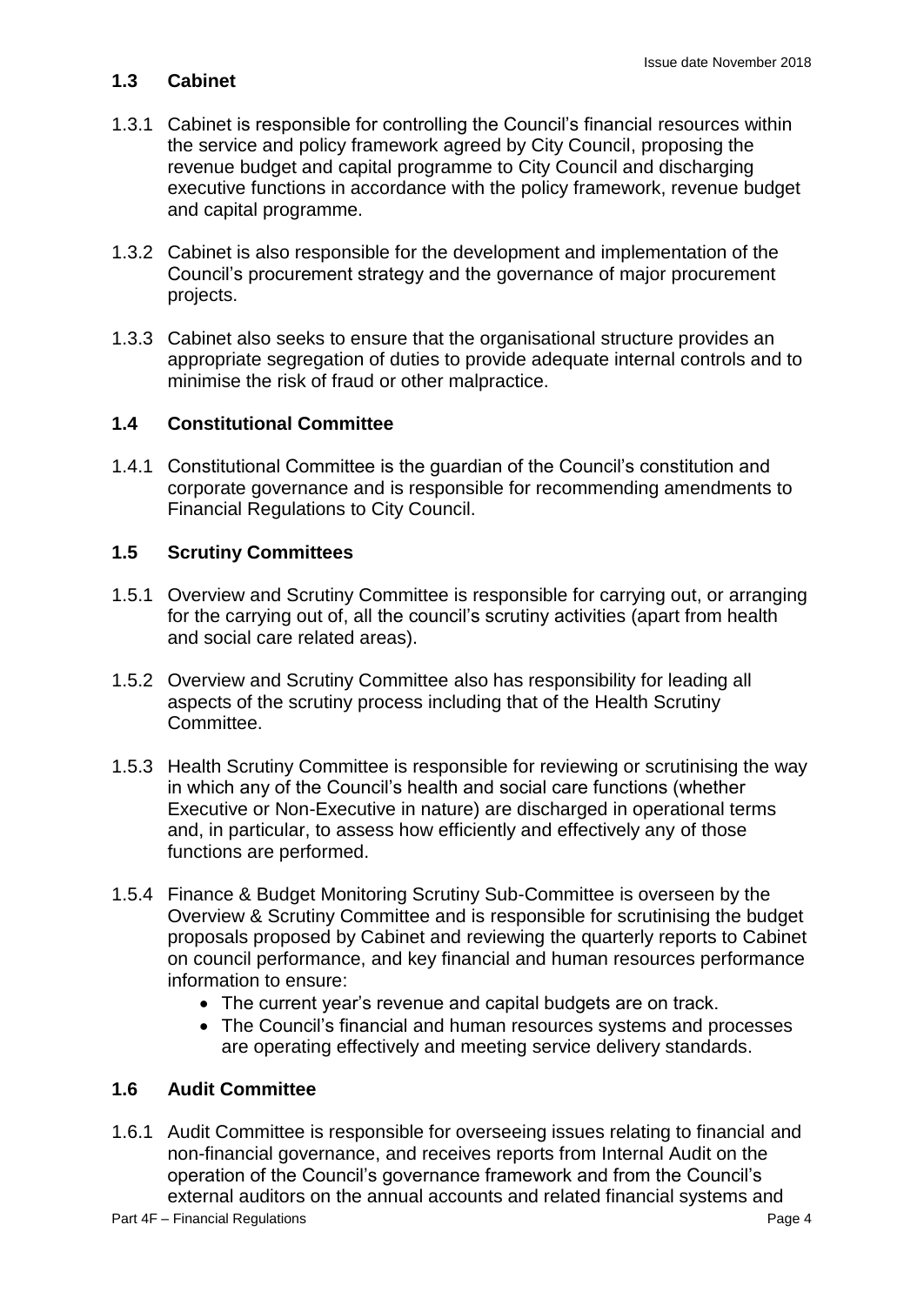controls.

#### **1.7 Chief Finance Officer**

- 1.7.1 The Chief Finance Officer (also known as the Section 151 Officer) has statutory duties in relation to the financial administration and stewardship of the Council arising from the following:
	- Section 151 of the Local Government Act 1972
	- Local Government Finance Act 1988
	- Local Government and Housing Act 1989
	- Local Government Act 2003
	- Accounts and Audit Regulations 2015
- 1.7.2 The Chief Finance Officer is responsible for the proper administration of the Council's financial affairs including:
	- Advising on the Council's financial position.
	- Establishing the financial systems and controls necessary to secure sound financial management.
	- Preparing the annual accounts in line with relevant professional guidance.
	- Providing financial information to officers and Members.
	- Providing financial advice and guidance to officers and Members.
	- Ensuring financial risks are identified and managed.
	- Maintaining the medium term financial plan.
	- Preparing the revenue budget and capital programme budget.
	- Reporting on the adequacy of reserves and the robustness of the budget estimates when the annual budget is being considered.
	- Undertaking treasury management and banking activities.
- 1.7.3 The Chief Finance Officer shall issue, and keep under continuous review, such instructions, give such advice or establish such procedures relating to financial matters as he / she considers necessary to secure the proper administration of the Council's financial affairs.
- 1.7.4 The Chief Finance Officer is responsible for reporting, where appropriate, breaches of Financial Regulations to Audit Committee.
- 1.7.5 The Chief Finance Officer has a statutory duty to report to City Council, Cabinet and the external auditor where it appears that the Council or an officer has made or is about to make a decision that would involve unlawful expenditure, has carried out or is about to carry out an unlawful action likely to cause a loss or deficiency or an unlawful item of account, or if proposed expenditure is in excess of available resources (Section 114, Local Government Finance Act 1988).
- 1.7.6 The Chief Finance Officer has responsibility for ensuring compliance with the requirements of the Accounts and Audit Regulations 2015, relating to accounting records, control systems and audit.
- 1.7.7 Throughout this document the term Chief Finance Officer relates to the Director of Resources, their approved deputy, the Assistant Director Financial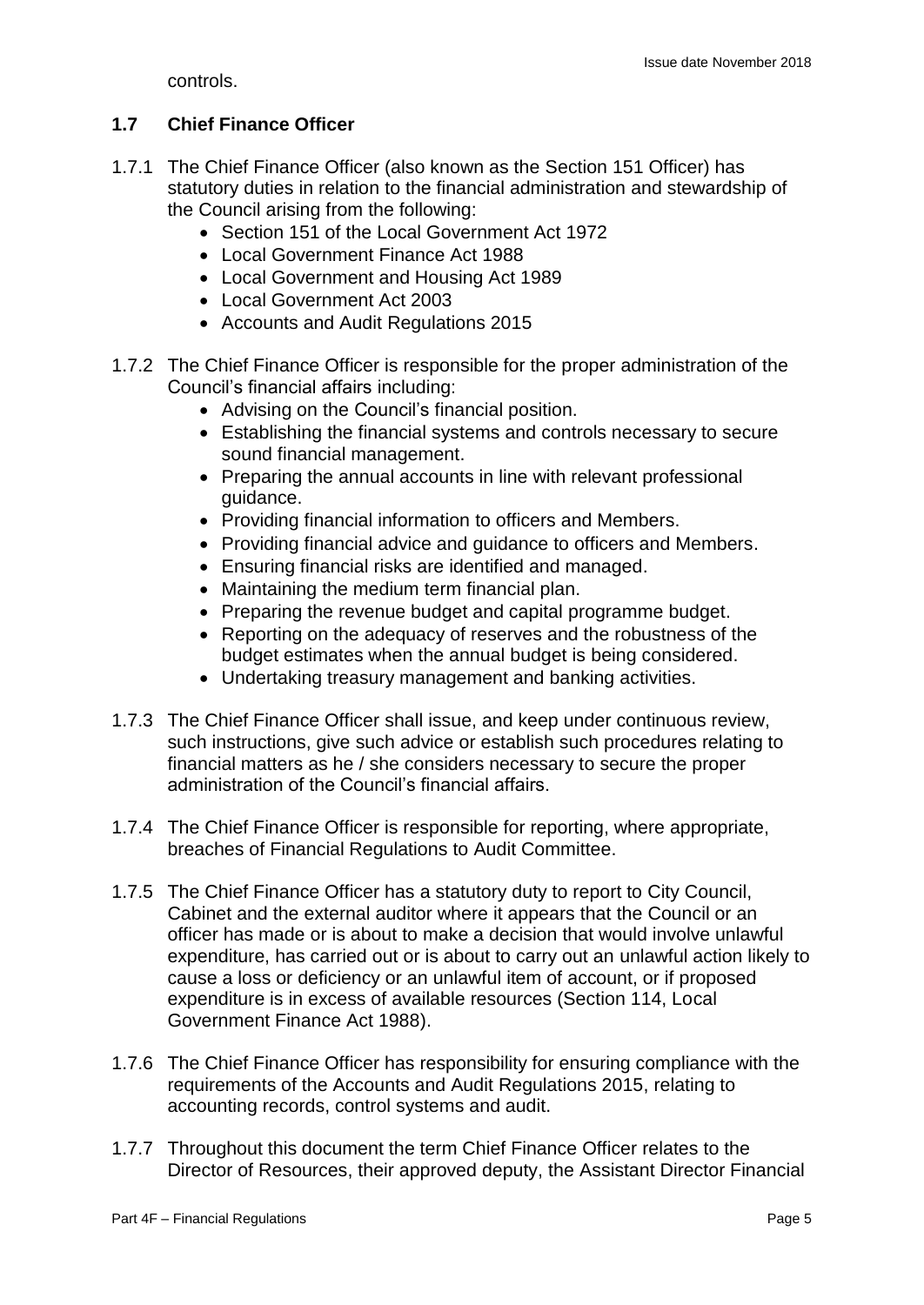Services, the Service Manager with responsibility for internal audit or any officer designated by them for a specific purpose.

#### **1.8 Chief Executive and Directors**

- 1.8.1 The Chief Executive and Directors are responsible for ensuring that all staff within their directorates are familiar with Financial Regulations and for taking steps to ensure they are complied with throughout all areas under their control and shall:
	- Provide the Chief Finance Officer with such information and explanations as he / she feels is necessary to meet his / her obligations under Financial Regulations.
	- Establish a system of budgetary control within their directorates with nominated officers responsible for specific revenue (Budget Manager) and capital budgets (Project Officer).
	- Ensure that the Chief Finance Officer has sufficient opportunity to comment on all proposals with financial implications, before any commitments are incurred.
	- Ensure they consult with the relevant Cabinet member(s) on the financial implications of all significant proposals as agreed by the Chief Finance Officer.
	- Immediately inform the Chief Finance Officer of any failures of financial control resulting in additional expenditure or liability, or loss of income or assets.
	- Inform the Chief Finance Officer where amendment to Financial Regulations is considered necessary.
- 1.8.2 For the purpose of Financial Regulations the term "Director" should be taken to mean those individuals who report directly to the Chief Executive.

#### **1.9 Budget Managers and Project Officers**

- 1.9.1 Budget Managers and Project Officers are responsible for:
	- Managing the financial resources that have been delegated to them and maintaining net expenditure within the delegated budget.
	- Developing financial plans linked to service deliverables in line with the council's annual budget setting process.
	- Identifying and assessing financial risks within a service or project and taking appropriate action to mitigate / control them.
	- Providing accurate estimates of projected income and expenditure on a monthly basis using the specified financial system.
	- Reporting any cost pressures / overspends and implementing the agreed remedial actions.
	- Complying with Financial Regulations and any externally defined terms and conditions (e.g. grant agreements / circulars).
- 1.9.2 Budget Managers and Project Officers shall act in accordance with Financial Regulations and any other associated regulatory documents at all times.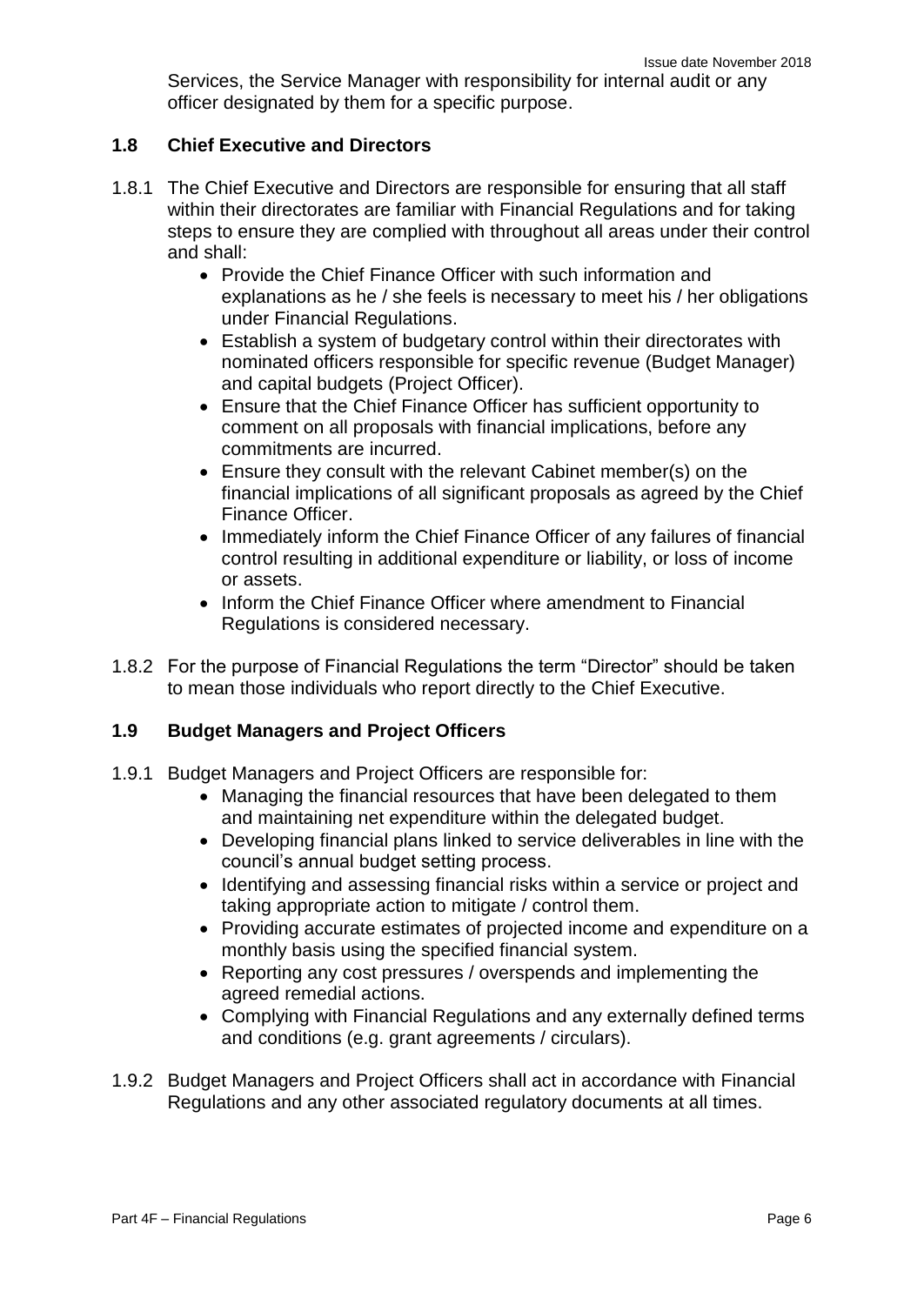#### **1.10 Exceptions to Financial Regulations**

- 1.10.1 Exceptions to Financial Regulations shall be made only:
	- In cases of urgency or where it is in the interests of the Council to do so, **and**
	- With the prior written approval of the Chief Finance Officer or (if the Chief Finance Officer considers it appropriate) the Cabinet.
- 1.10.2 The Chief Finance Officer shall keep a record of all such exceptions and (if necessary) submit an annual report to City Council and Constitutional Committee summarising these.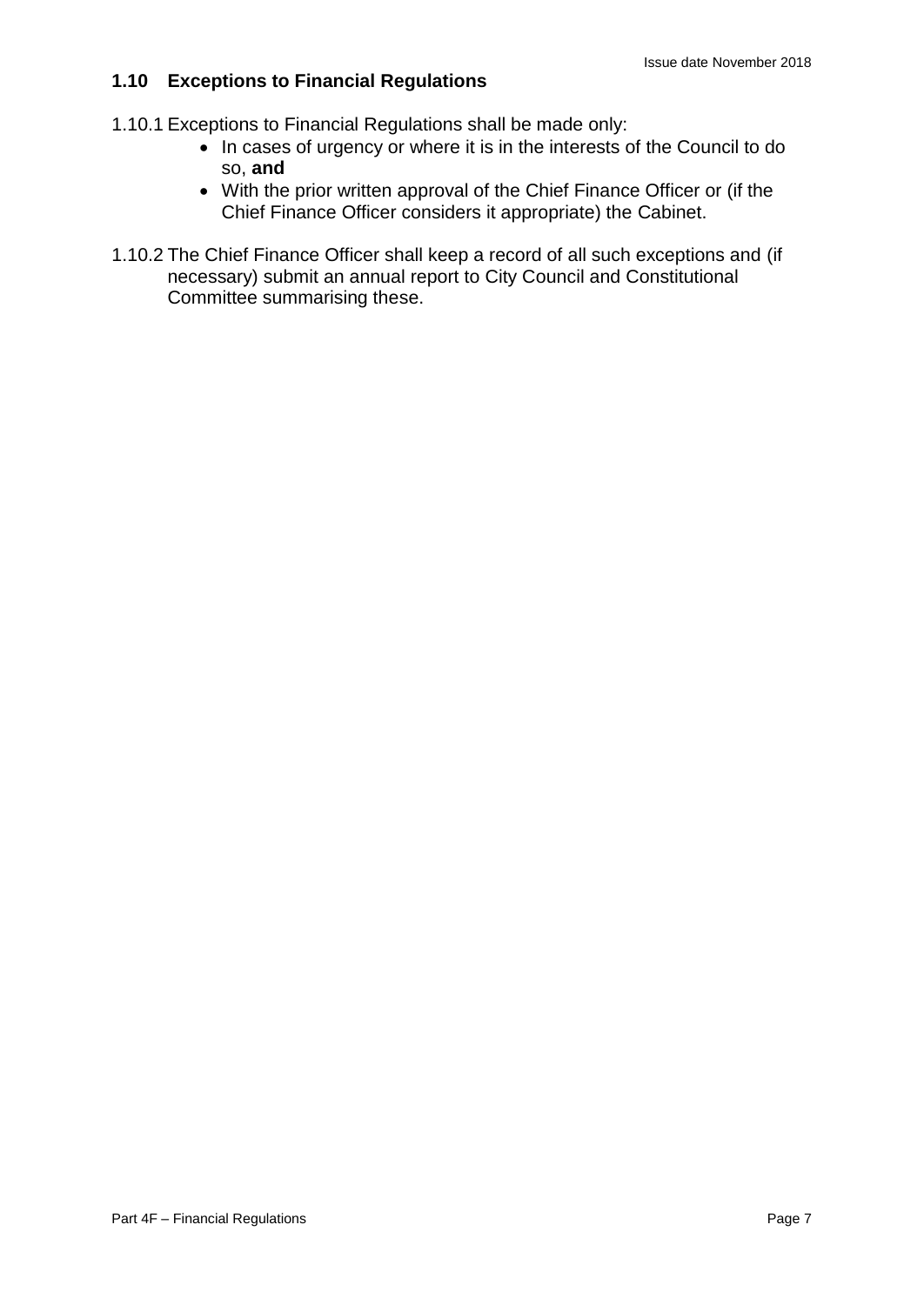### **Financial Regulation Two Forward Planning and Budget Strategy**

Cabinet is responsible for formulating a draft budget (covering revenue and capital) and level of Council Tax to be charged the following year and consulting on this with appropriate stakeholders in line with statutory guidance. Cabinet is also responsible for considering the results of consultation and submitting a revised draft budget (covering revenue and capital) and level of Council Tax to be charged the following year to City Council for approval. City Council is responsible for approving the budget (covering revenue and capital) and level of Council Tax to be charged the following year.

- 2.1 Each year, the Chief Finance Officer will prepare a budget and medium term financial plan covering revenue and capital in line with the Cabinet's stated policy priorities. The budget and medium term financial plan will include estimated resources (including the level of Council Tax to be charged the following year) and cost pressures, and the financial impact of proposals to reduce expenditure or increase income.
- 2.2 The Chief Finance Officer will advise Cabinet and City Council on whether the proposed level of reserves as set out in the budget and medium term financial plan are adequate and in line with the financial risks faced by the Council.
- 2.3 The Council's General Fund budget will be split into directorate cash limited budgets and corporate items covering items such as treasury management, historic pension deficit costs and insurance. Directorate cash limited budgets will be delegated to individual directors.
- 2.4 Directors will prepare estimates of income and expenditure in accordance with such guidelines as set out by the Chief Finance Officer. In doing so, Directors will ensure that:
	- Expenditure and income estimates, and the cost of any proposals submitted by them, are as accurate as possible and include all relevant amounts.
	- Fees and charges are reviewed at least annually to ensure income is sufficient to cover all the costs related to the delivery of services.
	- Revenue and capital estimates are consistent with the service and policy framework agreed by City Council.
	- Revenue and capital estimates are fully funded where directors are proposing to fund capital expenditure from prudential borrowing, a detailed business case must also be prepared that shows how the revenue costs associated with the borrowing will be funded.
	- The revenue implications of capital schemes are included in the revenue estimates.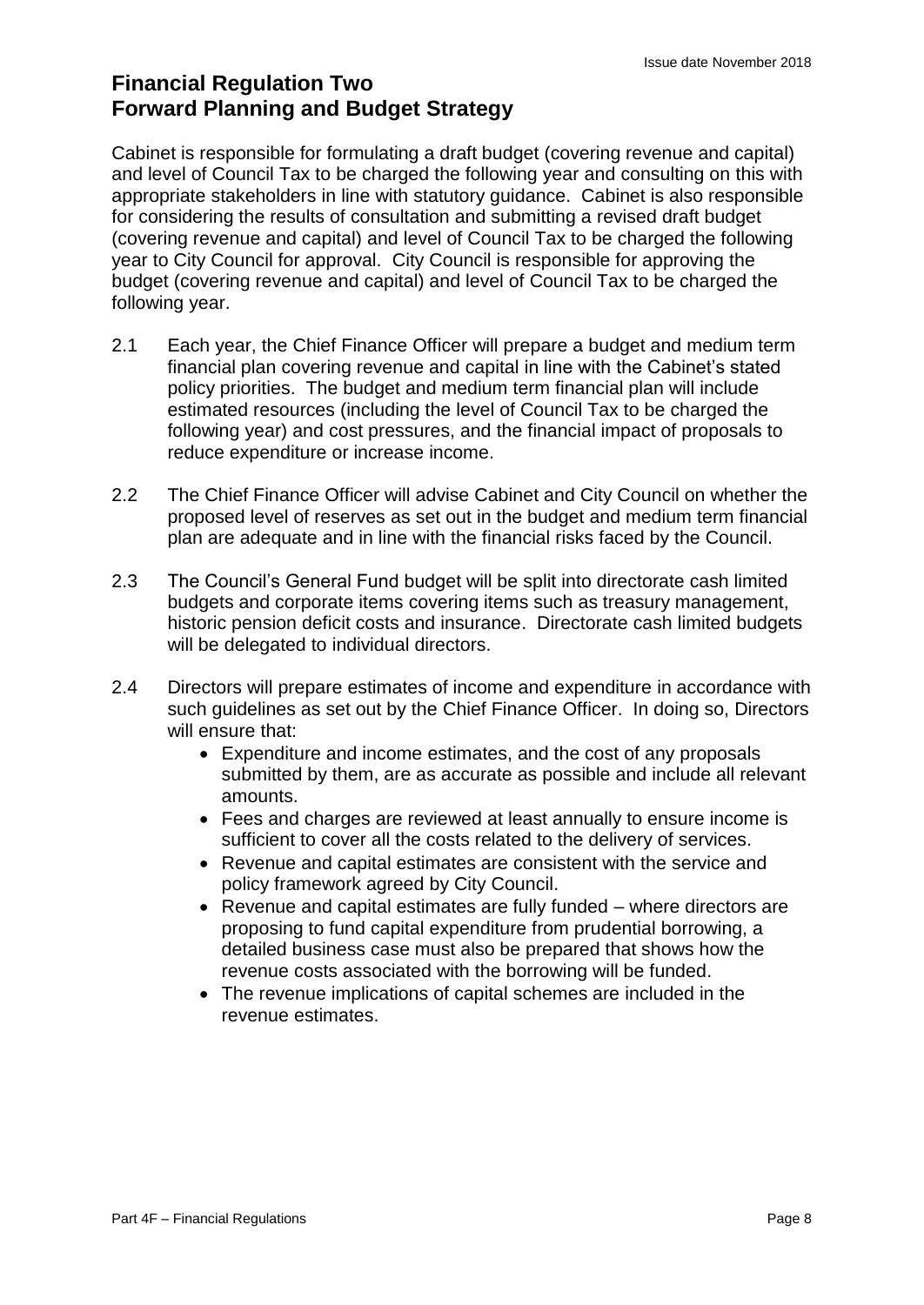### **Financial Regulation Three Incurring and Controlling Revenue Spending and Income**

Cabinet monitors the revenue budget, approves additions and changes to the revenue budget during the year in line with the service and policy framework agreed by City Council, and approves the award of contracts for goods and services in accordance with Financial Regulation Eight.

- 3.1 The Chief Finance Officer shall, after consultation with the Chief Executive and Directors, report to the Cabinet on at least a quarterly basis on:
	- Progress against the annual revenue budget (covering the General Fund and the Housing Revenue Account).
	- Collection of business rates and council tax, and the overall position on the Collection Fund.
	- Expected movement on reserves (covering the General Fund and the Housing Revenue Account).
	- Any bad debt write offs that require Cabinet approval (covering the General Fund and the Housing Revenue Account).
	- Any changes required to directorate budgets that require Cabinet approval.
	- Any significant developments affecting the financial position of the Council.
- 3.2 Each Director shall:
	- Establish a system of budgetary control within his / her directorate with nominated officers responsible for specific revenue budgets.
	- Monitor revenue spending within his / her directorate against the cash limit or net budget agreed by City Council (as amended by budget changes agreed by Cabinet during the course of the year).
	- Notify the Chief Finance Officer as soon as it becomes clear that net expenditure will exceed the net budget for his / her directorate.
	- Provide the Chief Finance Officer with sufficient information to enable him / her to report financial performance to Cabinet.
	- Monitor income from fees and charges within his / her directorate annually to ensure full cost recovery as far as possible, and maximise other sources of funding.
	- Provide sufficient information to justify any amendments to his / her directorate revenue budget and seek approval from the Chief Finance Officer before entering into any financial commitments related to these.
- 3.3 Transfers between budgets (also known as virements) may be needed during the course of the year for a range of reasons including:
	- Allocation of resources to directorates from corporate items that was agreed as part of the annual budget approved by City Council (e.g. annual pay award).
	- Allocation of resources to directorates from earmarked reserves to fund a specific financial commitment (e.g. transformation projects).
	- Allocation of resources to directorates as a result of specific Cabinet or City Council decisions.
	- Transfer of services and / or staff between different directorates.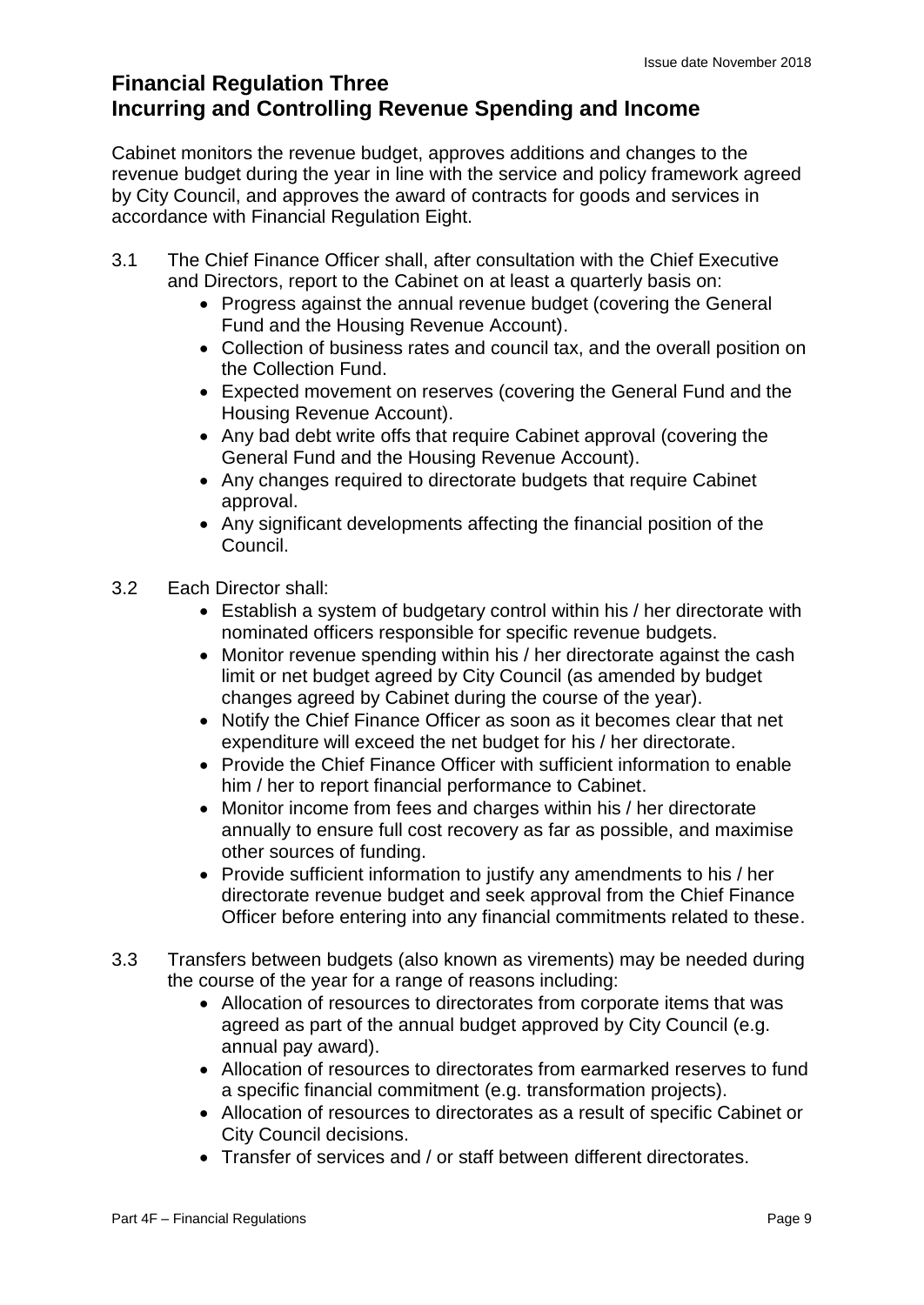- Technical changes affecting directorate budgets (e.g. centralisation of budgets following the removal of internal recharges).
- 3.3 The Chief Finance Officer must ensure that all budget transfers fulfil the following requirements:
	- All transfers must be consistent with the service and policy framework approved by City Council at the start of the year.
	- All transfers must have an agreed funding source (e.g. designated budget within corporate items or earmarked reserves).
	- Any transfer over £250k (key decision) must be specifically approved by Cabinet in the quarterly performance report.
	- Transfers are not permitted between revenue and capital budgets, or between the General Fund and the Housing Revenue Account.
	- A full audit trail must be maintained for all budget transfers to ensure transparency and accountability.
- 3.4 Decisions to incur additional revenue spending not already approved should be approved in line with the Council's decision-making process – i.e. key decisions (those over £250k) should be approved by Cabinet or by a Cabinet Member delegated decision.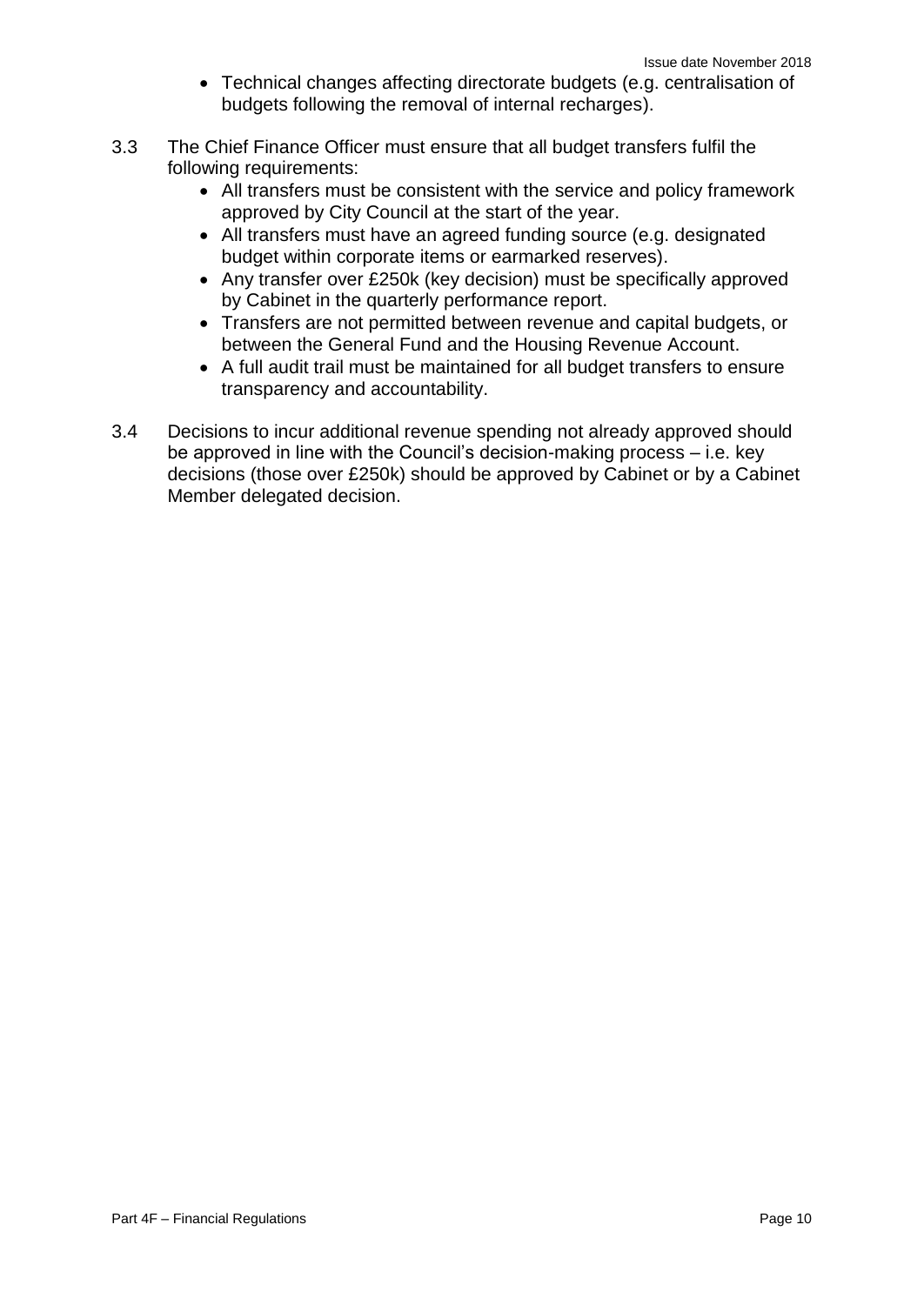### **Financial Regulation Four Incurring and Controlling Capital Spending and Income**

Cabinet monitors the capital programme, approves additions and changes to the capital programme during the year in line with the service and policy framework agreed by City Council, and approves the award of contracts for works and services in accordance with Financial Regulation Eight.

- 4.1 Capital expenditure includes the purchase, improvement or enhancement for the Council's purposes of land, buildings, vehicles and equipment, and the provision of grants and loans to external organisations to enable the purchase of land, buildings, vehicles and equipment. Expenditure below the de minimis sum determined by the Chief Finance Officer is not capital expenditure. If there is any doubt whether expenditure is capital, the decision of the Chief Finance Officer is final.
- 4.2 Capital expenditure is funded separately from the funding of revenue expenditure from the following sources:
	- Capital grants.
	- Capital contributions from third parties (e.g. section 106 agreement funding).
	- Capital receipts arising from the disposal of fixed assets.
	- Borrowing although it should be noted that the borrowing itself needs to be repaid from revenue via the Minimum Revenue Provision (MRP) over the useful economic life of the asset.
	- Revenue (i.e. either a revenue reserve or a revenue budget).
- 4.3 The Chief Finance Officer shall, after consultation with the Chief Executive and Directors, report to the Cabinet on at least a quarterly basis on:
	- Progress on the delivery of the capital programme including any slippage on individual capital projects.
	- Additions and amendments to the capital programme including changes to the funding of the capital programme.
- 4.4 Each Director shall:
	- Ensure the Council's project management process is followed when developing new capital projects.
	- Establish a system of budgetary control within his / her directorate with nominated officers responsible for specific capital budgets.
	- Monitor capital spending within his / her directorate against the budget agreed by City Council (as amended by budget changes agreed by Cabinet during the course of the year).
	- Notify the Chief Finance Officer as soon as it becomes clear that expenditure on a specific capital project within his / her directorate will exceed the budget for that capital project.
	- Ensure all capital expenditure is fully funded (including, as a last resort, funding capital expenditure from a revenue budget) and will notify the Chief Finance Officer as soon as it becomes clear that a proposed source of capital funding is no longer sufficient to fund expenditure.
	- Provide the Chief Finance Officer with sufficient information to enable him / her to report financial performance to Cabinet.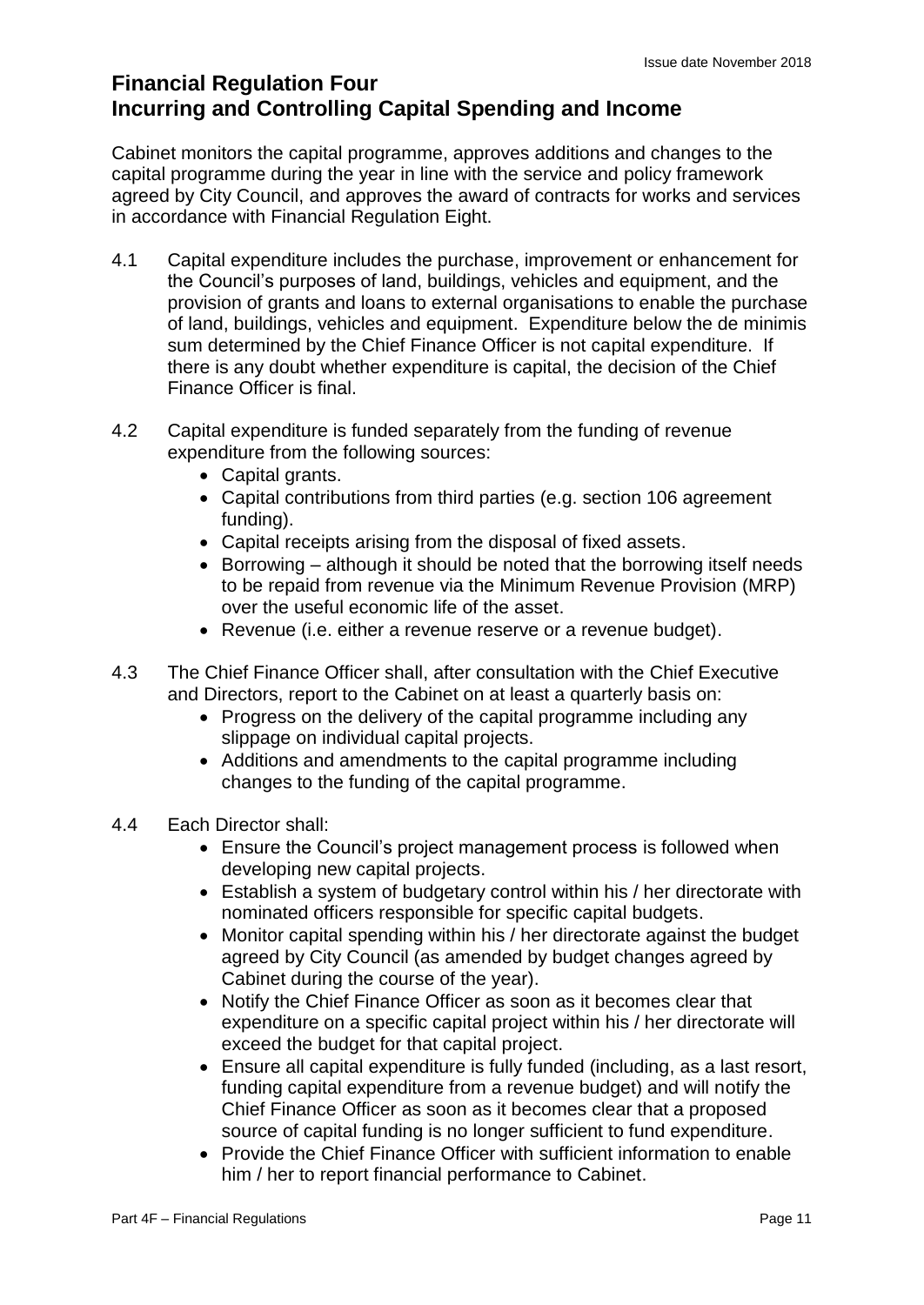- Provide sufficient information to the Chief Finance Officer to justify any amendments to his / her directorate capital programme.
- In conjunction with Property Services, undertake the disposal of land and buildings in accordance with the Protocol on the Exercise of Officer Delegations.
- 4.5 The Council may choose to lend money to a third party for the purpose of incurring capital expenditure. Any such proposals will need to follow the same approval process as for capital expenditure incurred directly by the Council. In particular, the project documentation should clearly set out the risks associated with the proposed loan transaction and how these risks will be mitigated (e.g. loan security, financial monitoring etc.). The interest rate set for each loan should clearly fulfil state aid requirements unless a specific decision is made not to charge a commercial rate of interest.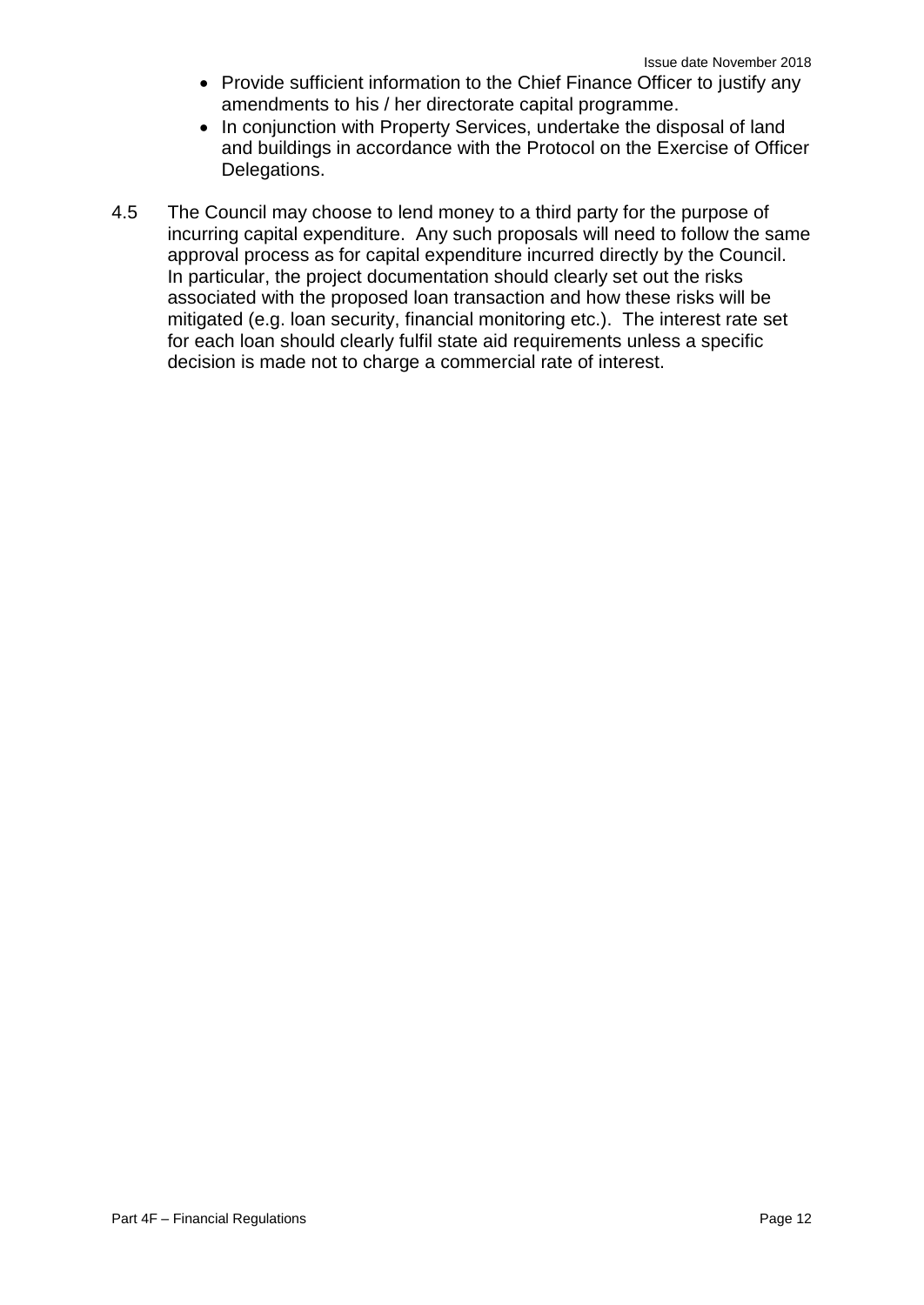### **Financial Regulation Five Risk Management**

The importance of risk management to the wellbeing of the Council is outlined in its Risk and Opportunity Management Policy and Strategy Framework.

Directors are responsible for ensuring that risk management is an integral part of the management processes and activities in all parts of their directorate. It is essential that robust, integrated systems are developed and maintained for identifying and evaluating all significant operational risks to the council.

- 5.1 Directors will assign clear roles and responsibilities for managing risk to relevant officers.
- 5.2 Directors are responsible for ensuring that a register of significant risks is maintained, reported and monitored.
- 5.3 Directors will:
	- Ensure that risk considerations are embedded into planning and decision-making processes.
	- Identify those activities which have or may give rise to significant loss producing events, measure the impact of the potential loss and take reasonable steps to avoid or reduce the impact of potential loss.
	- Allocate risk management resources to areas of identified priority.
	- Maximise risk management opportunities that can impact positively on the Council's reputation, aims and objectives.
	- Ensure managers and employees are equipped with the necessary skills to manage risk effectively.
	- Ensure that strategic partners and service providers are aware of the importance of risk management.
	- Ensure that the Chief Finance Officer is promptly provided with any information he / she requires on risk management issues.
	- Report the risk implications of recommended strategies, policies, and service delivery options to Members and senior officers of the Council.
	- Report progress on strategic risk and opportunities to senior officers, Audit Committee and Cabinet.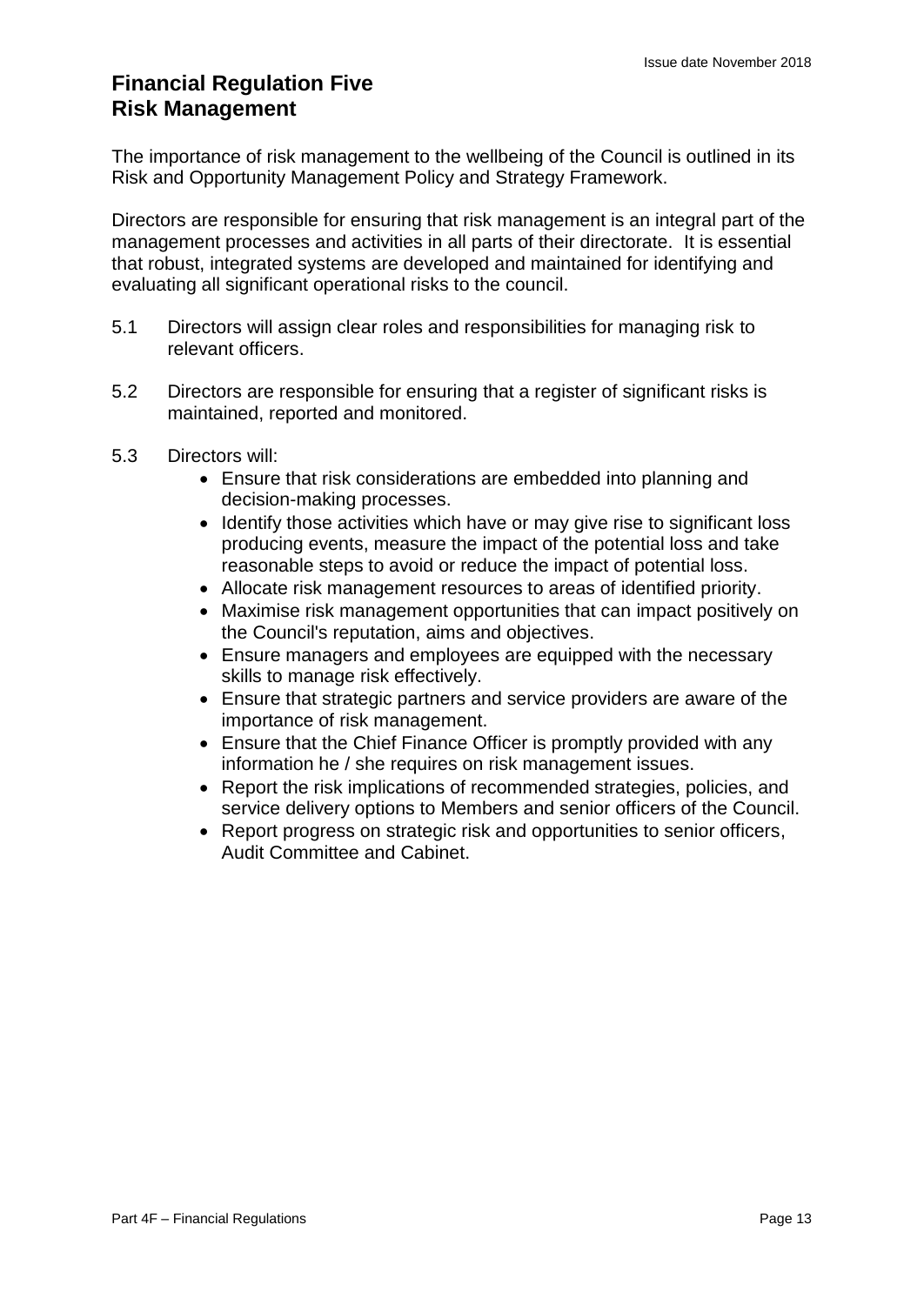### **Financial Regulation Six Accounting**

Constitutional Committee approves the annual accounts in conjunction with Audit Committee.

- 6.1 The Chief Finance Officer shall:
	- Determine all accounting systems and controls and the form of financial records and statements.
	- Provide guidance and advice to officers and Members on all accounting matters.
	- Maintain an effective General Ledger system from which to prepare the annual accounts.
	- Review and sign-off any changes to directorate specific accounting systems and controls that feed in to the General Ledger.
	- Prepare the annual accounts within the statutory deadline in line with relevant professional guidelines.
	- Work with the council's external auditor to ensure the annual accounts receive an unqualified audit opinion within the statutory deadline.
	- Certify any financial returns or grant claims on behalf of the Council.
- 6.2 Each Director shall:
	- Implement accounting systems and controls and adopt the form of financial records and statements as determined by the Chief Finance Officer.
	- Comply with all advice and guidance issued by the Chief Finance Officer.
	- Maintain effective segregation of duties between staff involved in accounting systems and controls as advised by Internal Audit.
	- Seek the approval of the Chief Finance Officer before implementing any changes to directorate specific accounting systems and controls.
	- Complete accurately any financial returns or grant claims to be certified by the Chief Finance Officer.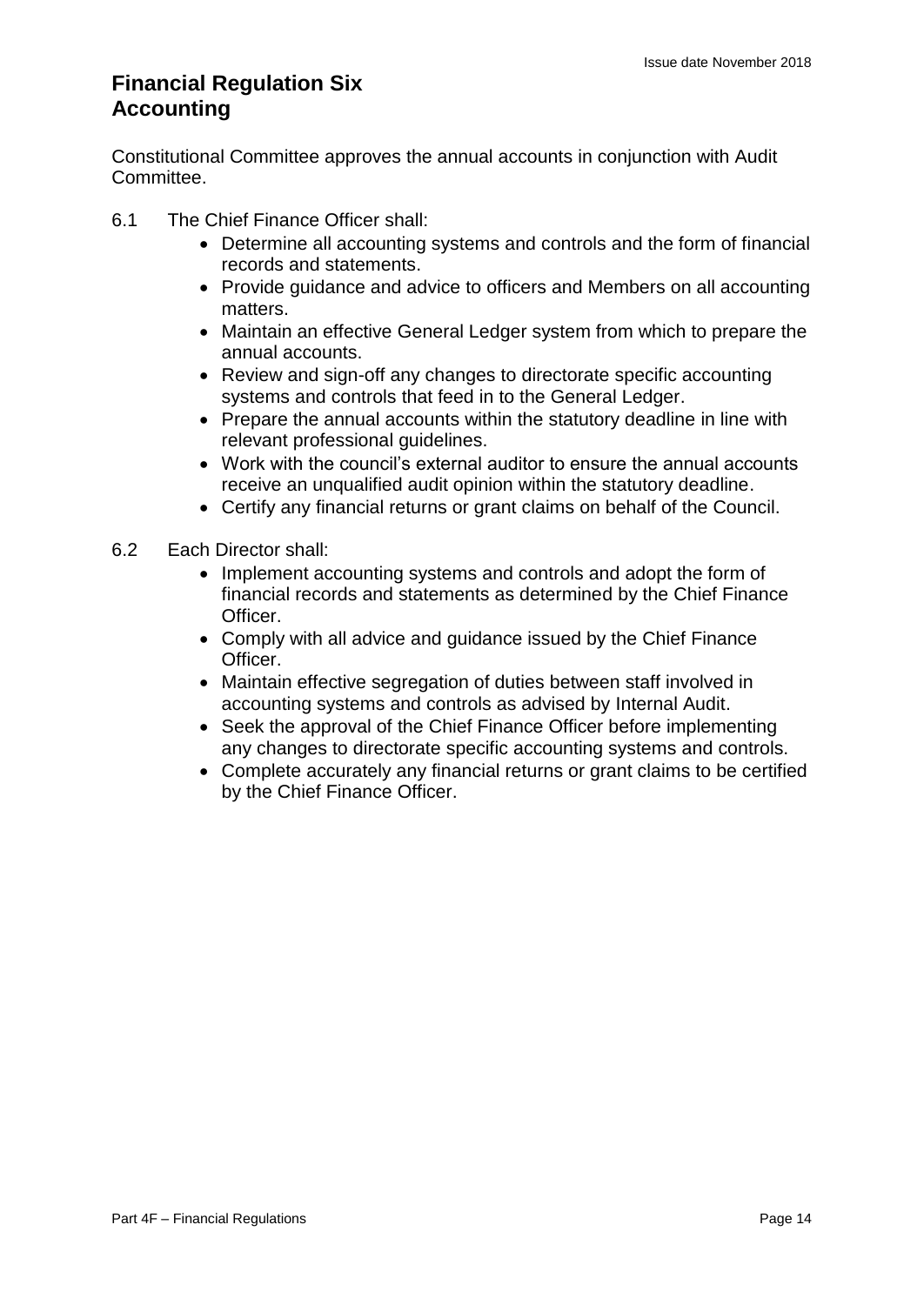### **Financial Regulation Seven Internal Audit**

The Cabinet has responsibility for all matters of financial significance. The Scrutiny Committees' work programmes include the review of matters arising from audit, both internal and external. The Audit Committee is responsible for overseeing issues relating to financial probity. Reference should also be made to the Council's Policy statement on fraud and corruption.

- 7.1 The Accounts and Audit Regulations 2015 require every local authority to undertake an effective internal audit to evaluate the effectiveness of its risk management, control and governance processes, taking into account public sector internal auditing standards or guidance. Internal Audit is required to provide an objective audit service in line with the Public Sector Internal Audit Standard (PSIAS). To this end, Internal Audit will have no executive functions that might compromise its objectivity, and the Audit, Risk & Insurance Service Manager shall have direct access to, and the freedom to report to Members and all senior management including the Chief Finance Officer, the Monitoring Officer and the Chief Executive.
- 7.2 The Chief Finance Officer shall:
	- Maintain an effective system of internal audit of the accounting records and control systems of the Council.
	- Report annually to Audit Committee on progress on the strategic (longterm) audit plan.
	- Advise of material issues of financial control and report to Audit Committee on the soundness and application of the system of internal control taking into account potential loss through fraud, waste and poor value for money.
	- Where evidence of fraud, misappropriation or theft is discovered, decide after consultation with the relevant director(s) and the Monitoring Officer, whether to refer the matter to the police.
- 7.3 The Chief Finance Officer is authorised to:
	- Visit any establishment of the Council.
	- Have immediate access to all records and documents.
	- Require the immediate production of cash, stores or any other property owned or held by the Council.
	- Require and receive promptly full and accurate explanations to any points requested.
- 7.4 Each Director shall:
	- Ensure that all reasonable assistance and co-operation is given to internal auditors
	- Respond fully without undue delay to any enquiries or recommendations made by the Chief Finance Officer
	- Inform the Chief Finance Officer, as soon as possible, of failures of financial control, including matters that involve, or may involve, financial irregularity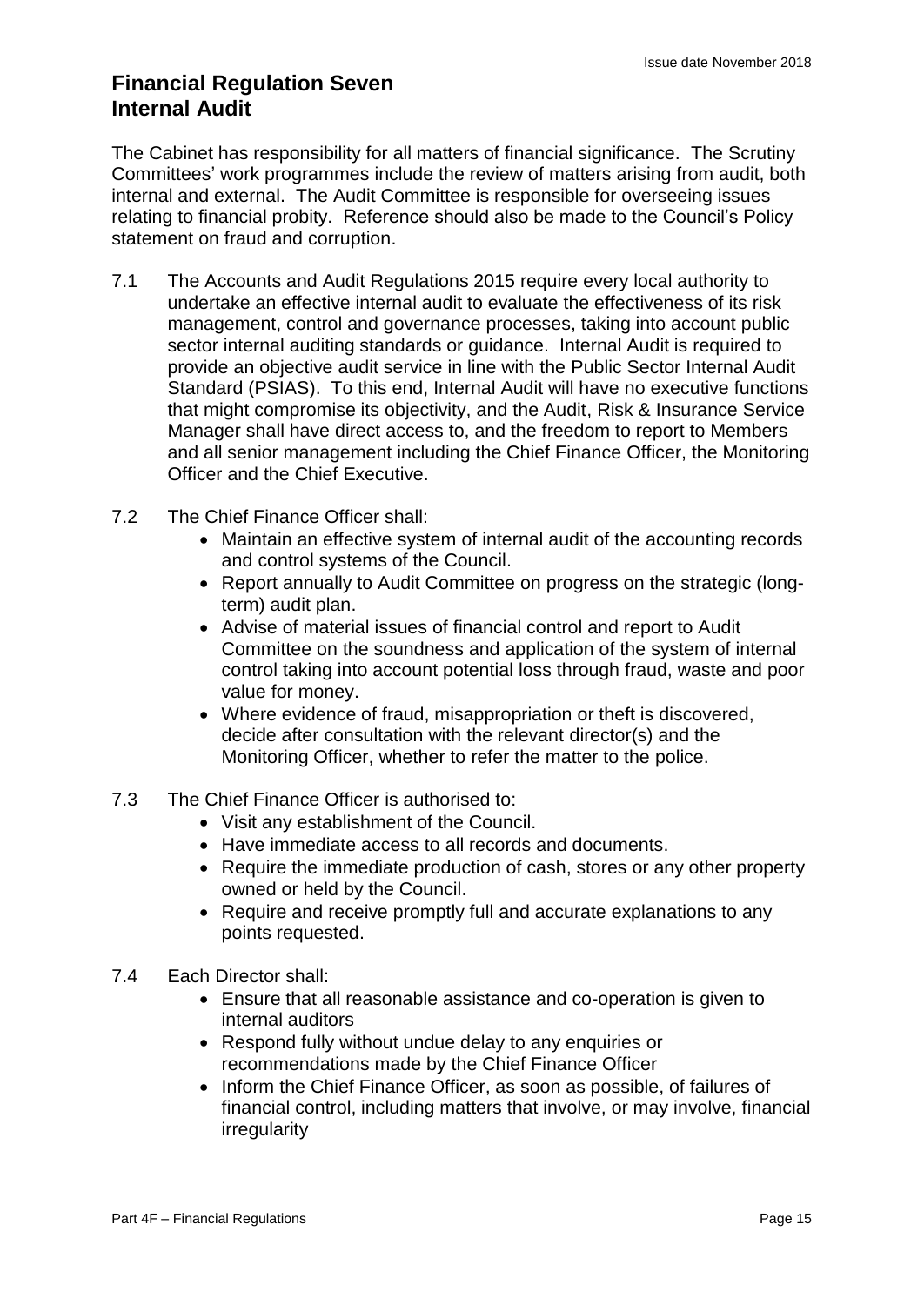7.5 The Chief Finance Officer and each Director jointly shall investigate failures of financial control, including matters that involve, or may involve, financial irregularity.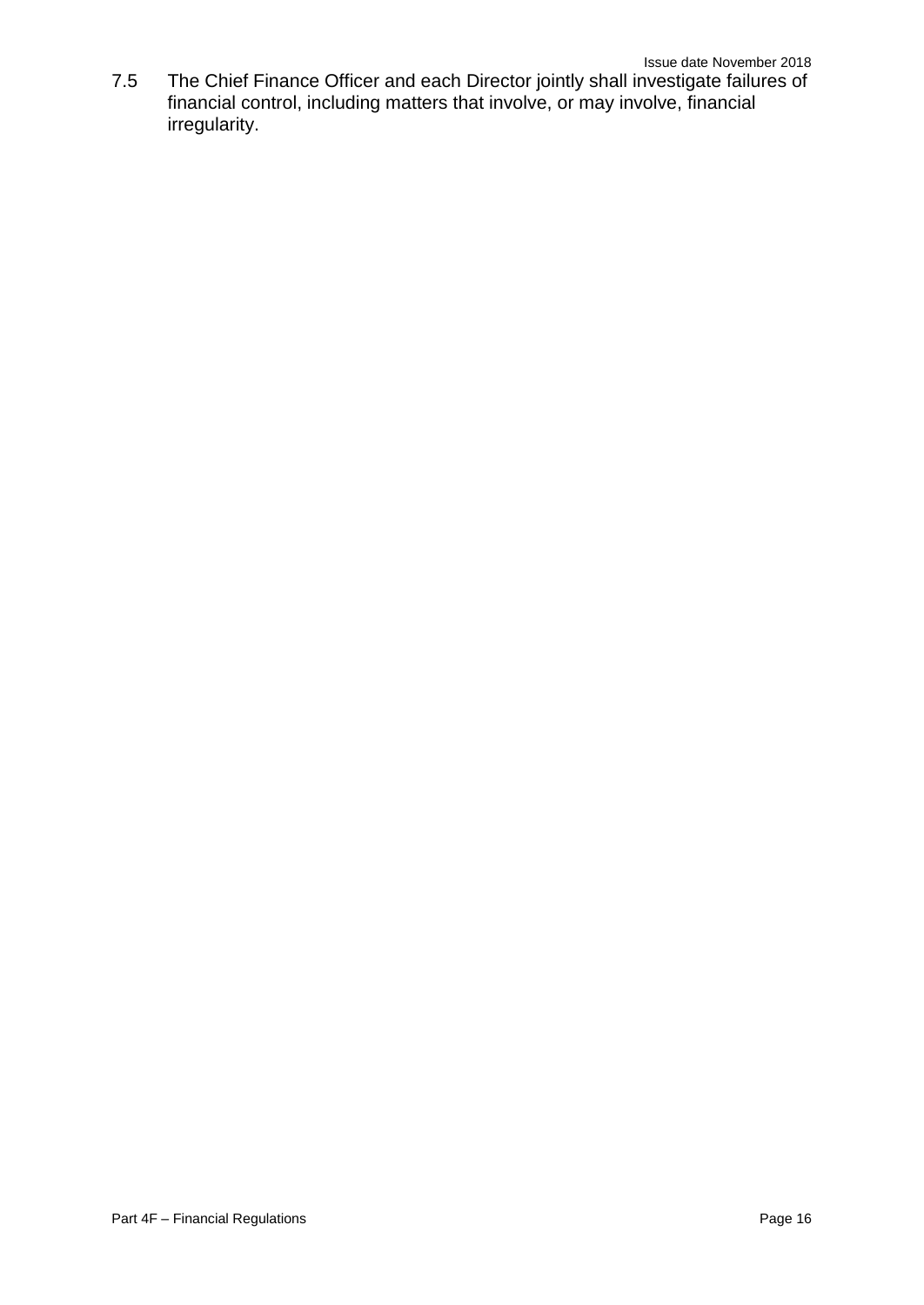## **Financial Regulation Eight Procurement and Contracts**

- 8.1 The Commissioning and Procurement Procedure Rules which are attached at the end of these Financial Regulations (and marked as Annex 1 to Financial Regulation 8) shall apply and be followed whenever the Council wishes to arrange for:
	- (a) the purchase of goods, materials and related services (that is, services which are integral to the provision of those goods or materials, such as installation, servicing, maintenance etc);
	- (b) the execution of works; or
	- (c) the provision of other services (including consultancy / professional advisory).
- 8.2 The Commissioning and Procurement Procedure Rules are part of this Financial Regulation 8 and failure to comply with them shall amount to a breach of financial regulations.
- 8.3 Subject to the specific provisions of the Commissioning and Procurement Procedure Rules, Council and Your Homes Newcastle officers shall, in undertaking commissioning and procurement exercises for the purchase of goods, works or services, always have regard to and seek to implement the following general principles:
	- (a) the need to ensure the Council and its citizens obtain good value for money and are properly protected as consumers of the goods, works or services.
	- (b) the need to ensure and demonstrate true and fair competition, without unlawful discrimination.
	- (c) the need to ensure the commissioning and procurement process is transparent, accountable and susceptible to full audit.
	- (d) the need to ensure the elimination of any opportunities for fraud or corruption.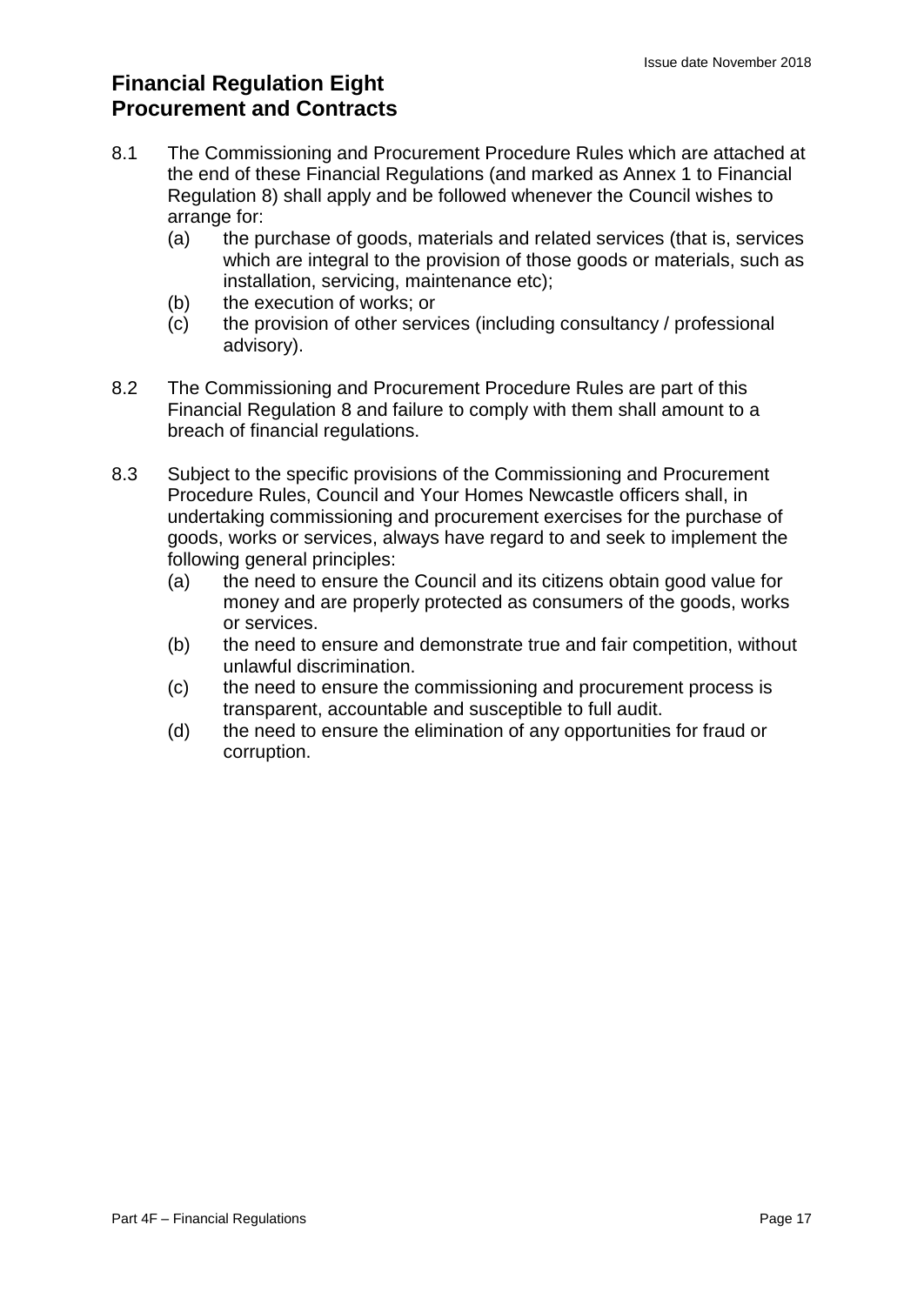### **Financial Regulation Nine Partnerships and Joint Ventures**

Constitutional Committee (in conjunction with Audit Committee) approves the Annual Governance Statement that sets out how all partnerships and joint ventures entered into by the Council are governed.

- 9.1 Cabinet is responsible for approving significant partnerships and joint ventures with other local public, private, voluntary and community sector organisations in line with the service and policy framework agreed by City Council.
- 9.2 Audit Committee is responsible for overseeing issues relating to financial probity in relation to partnerships and joint ventures.
- 9.3 Each Director will ensure the due diligence and legality of all partnerships and joint ventures within his / her directorate.
- 9.4 The Monitoring Officer is responsible for promoting and maintaining the same high standards of conduct with regard to partnerships that apply throughout the Council.
- 9.5 The Chief Finance Officer will ensure that accounting and auditing arrangements adopted relating to significant partnerships and joint ventures are satisfactory and that the overall corporate governance arrangements are satisfactory when contracts are arranged with external bodies.
- 9.6 Directors must ensure that risks have been fully appraised before agreements are entered into with external bodies. The appropriate approval, either from the Cabinet or via a delegated decision, must be obtained before any negotiations are concluded in relation to work with external bodies.
- 9.7 All partnerships and joint ventures are expected to adopt the Council's Financial Regulations, where appropriate, or an equivalent version approved by the Chief Finance Officer.
- 9.8 All partnerships and joint ventures must have a formal open book reporting process through which annual accounts are directly accessible.
- 9.9 All partnerships and joint ventures are expected to hold confidentially any information received as a result of partnership activities or duties that are of a confidential or commercially sensitive nature.
- 9.10 Each Director will maintain a list of all partnerships and joint ventures for internal audit purposes.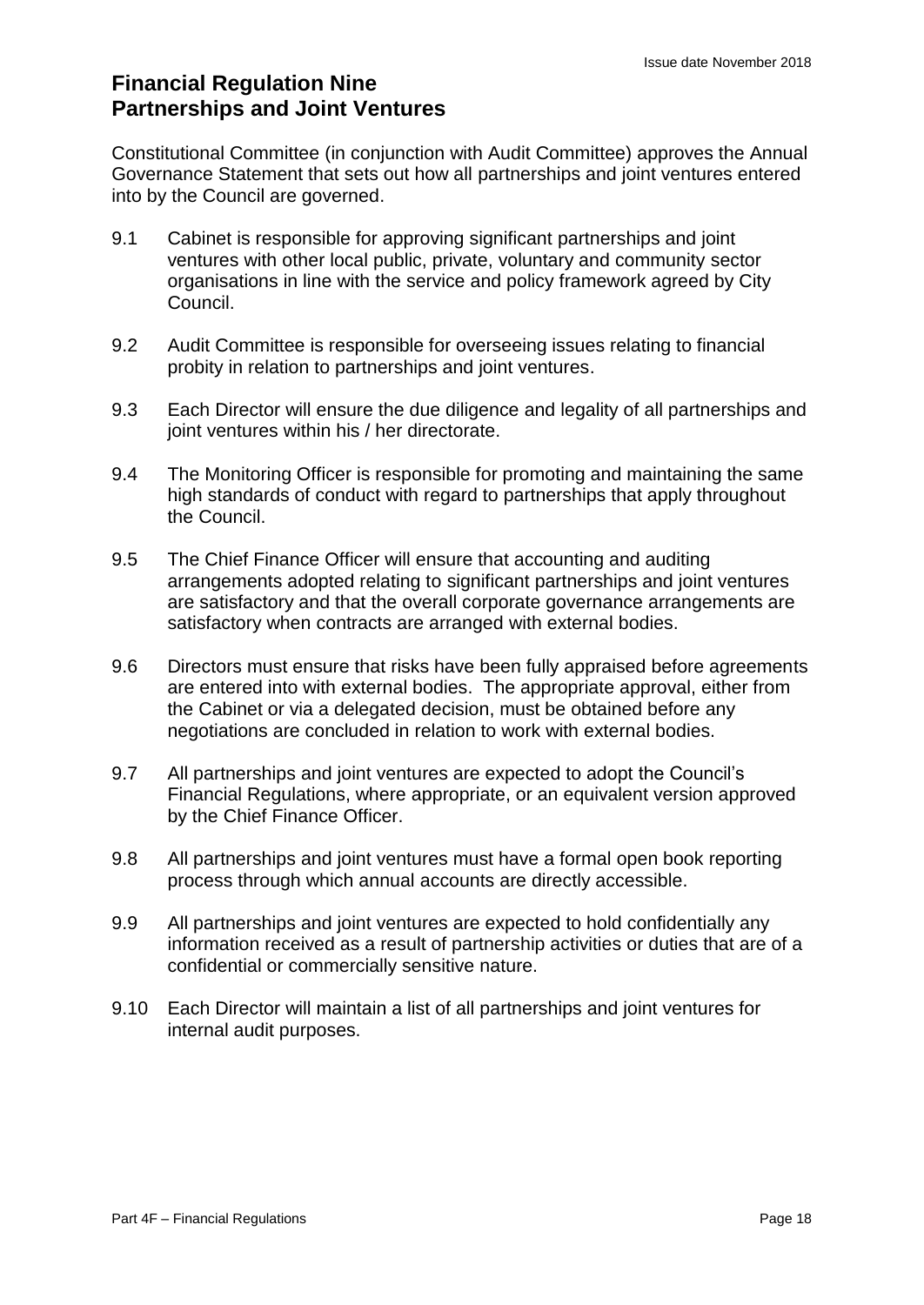### **Financial Regulation Ten External Funding**

Approval to incur revenue and / or capital expenditure should follow the processes set out in Financial Regulations Three and Four. This Financial Regulation sets out additional details for individuals to note when applying for external funding to fund revenue / capital expenditure.

- 10.1 A Project Officer should be identified for every project for which the Council is seeking external funding. The directorate to which the Project Officer is assigned will be accountable for all external funding received.
- 10.2 The Project Officer should seek support from finance and other staff when preparing his / her funding bid to ensure that all risks and issues are adequately addressed.
- 10.3 Approval must be sought from the relevant director and / or directorate management team member before the funding bid is submitted. In addition, if the project is a capital project then approval must also be sought from the Investment & Development Group chaired by the Chief Executive before the funding bid is submitted.
- 10.4 Once all internal approvals have been received the Project Officer should liaise with finance staff to seek the certification of the Chief Finance Officer (if required).
- 10.5 The Project Officer should ensure that any works or services procured in the delivery of the project are procured in line with Financial Regulation Eight and any specific requirements of the funding body.
- 10.6 The Project Officer should monitor delivery of the project on a regular basis to ensure expenditure is under control and planned outcomes are being achieved.
- 10.7 Grant claims and monitoring reports should be prepared by the Project Officer with support from finance staff and presented to the Chief Finance Officer for certification (if required) before submission to the funding body.
- 10.8 The Project Officer with support from finance staff should maintain adequate documentation for internal and external audit purposes, and ensure this is retained in line with the external funder's requirements.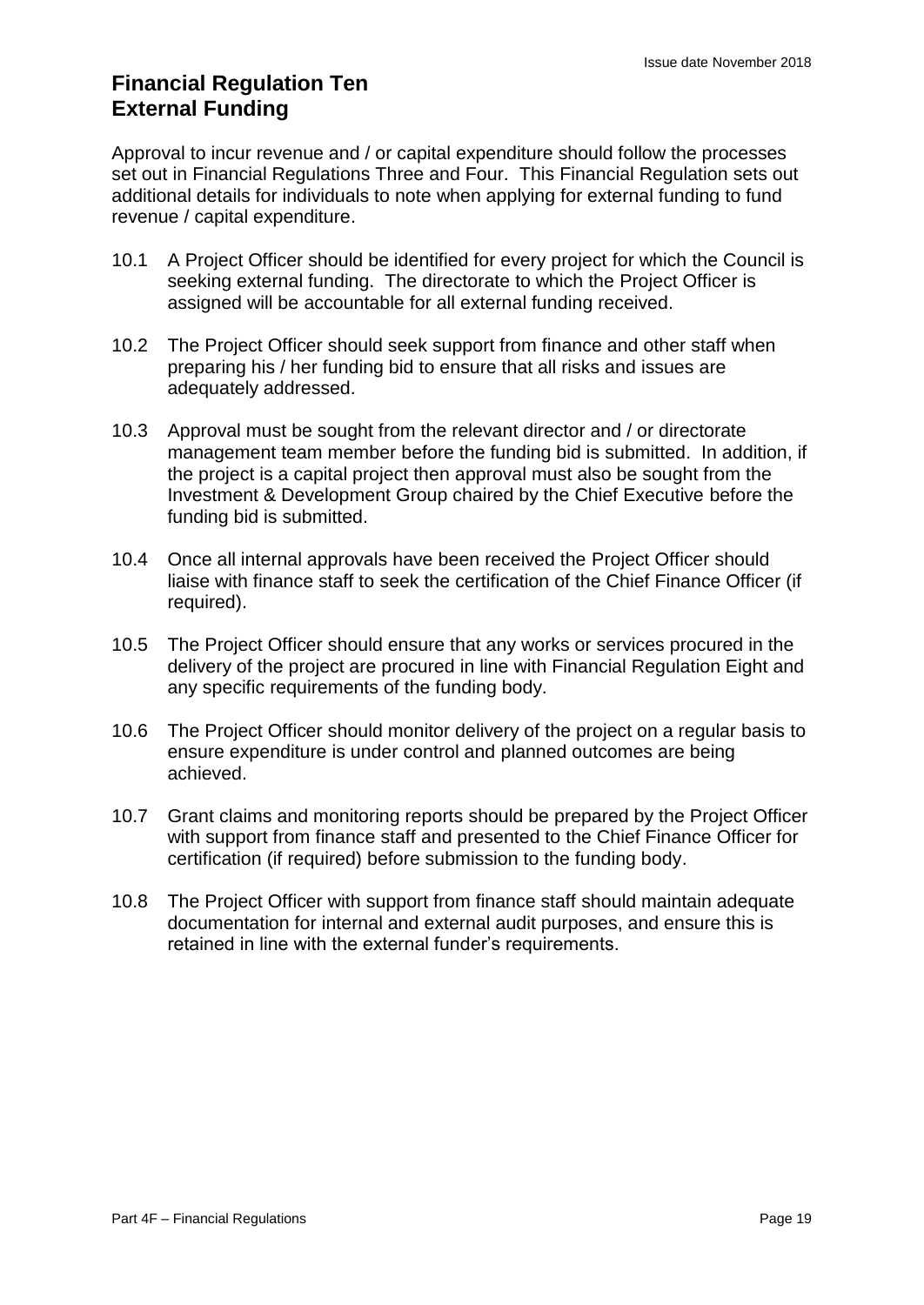### **Financial Regulation Eleven Financial Controls**

- 11.1 Directors are responsible for ensuring that arrangements for the proper administration of their directorate's financial affairs comply with Financial Regulations. This involves ensuring compliance with the Financial Procedure Notes issued under this regulation.
- 11.2 The Financial Procedure Notes issued under this regulation are:
	- FPN1 Orders for Goods, Works and Services
	- FPN2 Income
	- FPN3 Payment for Goods, Works and Services
	- FPN4 Payment of Grants
	- FPN5 Security and Control of Assets
	- FPN6 Insurance
	- FPN7 Employee Services
	- FPN8 Reimbursement of Expenses and Payment of Allowances
	- FPN9 Banking Arrangements
	- FPN10 Investments and Borrowings
- 11.3 New Financial Procedure Notes or amendments to existing Financial Procedure Notes may be issued from time to time by the Chief Finance Officer.
- 11.4 The Chief Finance Officer may also issue detailed guidance supporting the above Financial Procedure Notes, or any other aspect of Financial Regulations, as and when necessary.
- 11.5 Further advice on any specific aspect of Financial Regulations should be sought from the Chief Finance Officer.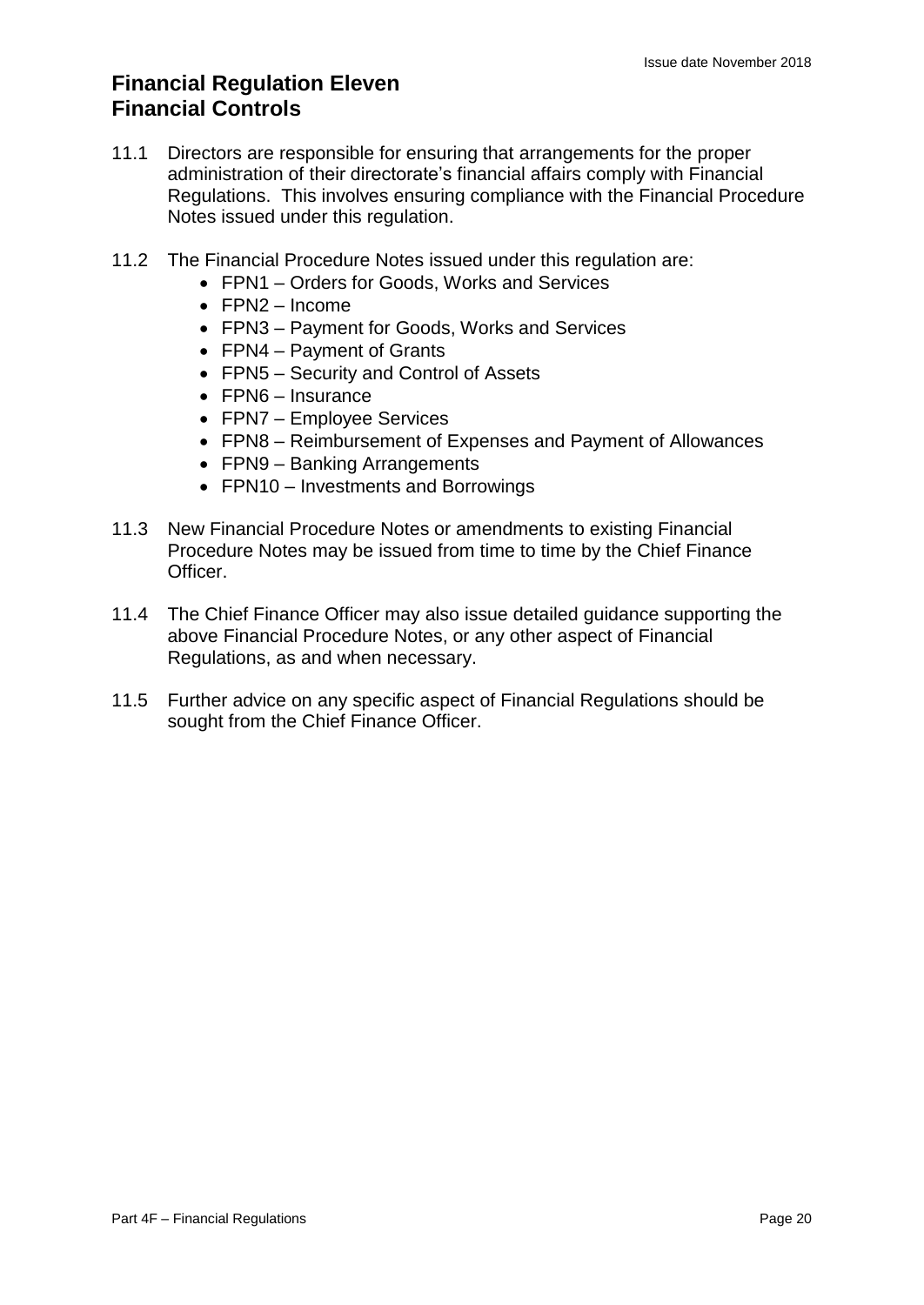## **FPN1 – Orders for Goods, Works and Services**

#### **(a) Objective**

To ensure that goods, works and services are only ordered for the purposes of Council business and that the resulting expenditure is within budget.

#### **(b) Application**

This Financial Procedure Note is mandatory for all officers.

#### **(c) Control Checklist**

To achieve the above objective, systems and processes should be present to ensure that:

- There is adequate budget provision before committing expenditure.
- Any necessary Member approvals are obtained.
- Purchases are in accordance with Financial Regulation Eight.
- Where the Council's purchase order system is not used, documentation meets the requirements of Financial Regulation Eight.
- Only authorised staff sign orders, and an up-to-date list of such authorised staff is maintained, which specifies the limits of their authority.

Official orders must:

- Be headed 'Newcastle City Council'
- State 'Official Order'
- Be numbered
- Include the name and address of the ordering department and delivery address if different
- Include the nature, quantity, quality and price of the goods or services required
- Set out any specific delivery requirements
- Show the cost code to be charged
- Be signed by, and state post, of an authorised officer
- Include a warning that payment will only be made for goods and services received by an authorised employee of the Council
- Include any further information required by Financial Regulation Eight

#### **(d) Additional requirements**

Staff authorised to order goods, works and services must ensure they are aware of the requirements of Financial Regulation Eight.

The Council's Purchase Order Processing System (POPS) must be used whenever possible as it facilitates compliance with the above.

Non-POPS ordering systems must be reviewed at least annually to consider the feasibility of using POPS.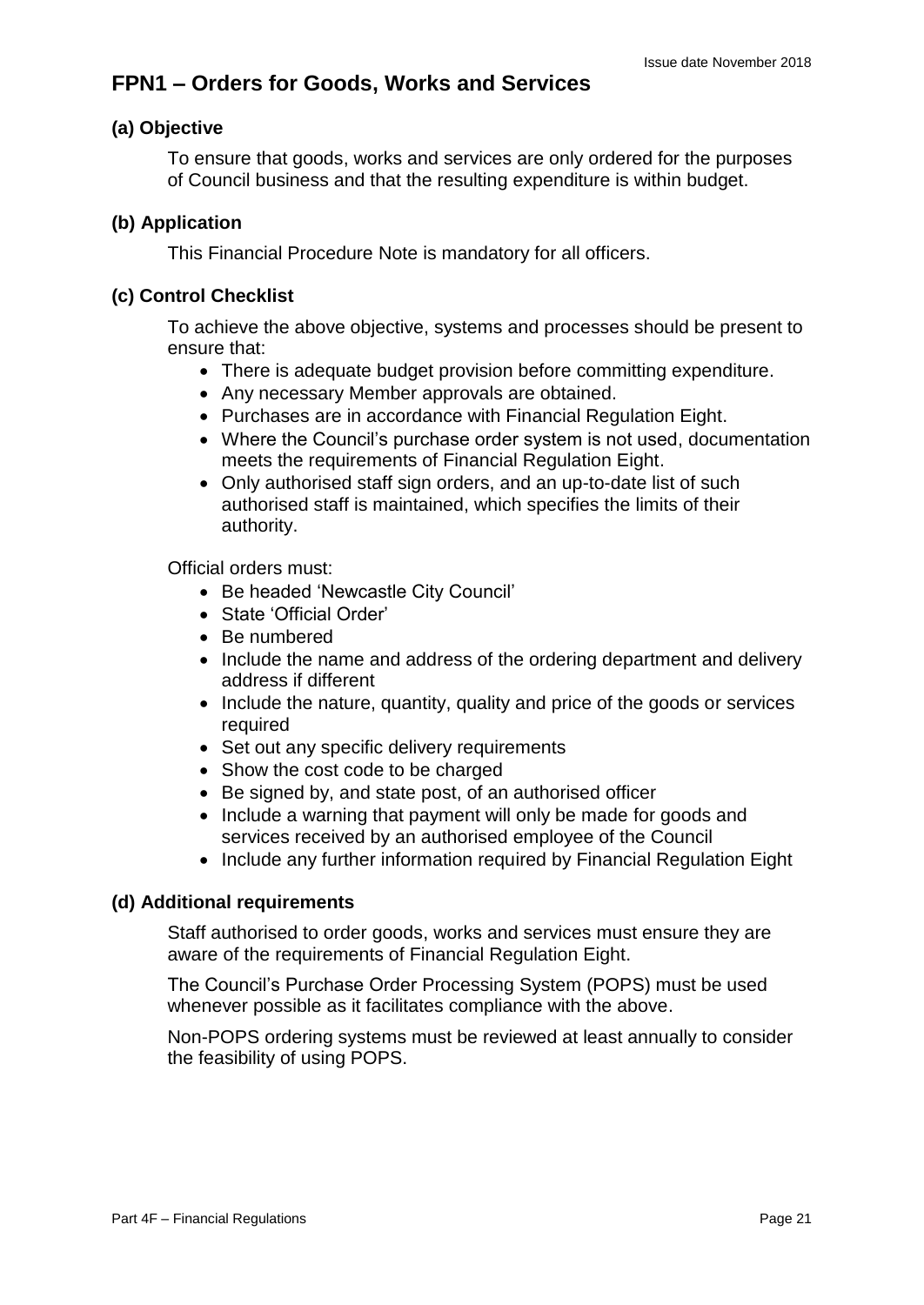### **FPN2 – Income**

#### **(a) Objective**

To ensure that all income due to the Council is promptly collected, banked and properly accounted for.

#### **(b) Application**

This Financial Procedure Note is mandatory for all officers.

#### **(c) Control Checklist**

To achieve the above objective, systems and processes should be present to ensure that:

- Income is collected in advance of service delivery as far as possible. Where this is not possible, invoices are raised promptly.
- Invoices are credited to the correct cost centre in the General Ledger.
- Budget Managers regularly monitor the level of income against the budget during the year.
- $\bullet$  All income is collected promptly if an invoice remains unpaid after 60 days the relevant cost centre will automatically receive a charge to cancel out the invoice raised.
- The basis and level of fees and charges are regularly reviewed.
- All cheques received are made payable to "Newcastle City Council".
- Income collected is banked promptly and held securely prior to banking.
- Money held awaiting banking is insured against theft.
- Arrangements for payment by instalment are authorised in advance by the Chief Finance Officer.
- Adequate provision is made for potential bad debts arising from uncollected income.
- All write-offs of uncollectable income are approved by Cabinet or by the Chief Finance Officer under delegated powers.

#### **(d) Additional requirements**

The Chief Operational Officer or Head of Facilities Management must:

- Ensure all cash held is physically secure.
- Develop contingency plans for cash transport, should a provider be unable to operate for any reason.
- Develop contingency plans for cash handling should the Civic Centre, Higham House or other relevant Council building become unavailable for any reason (eg. bomb scare).
- Investigate any variations that arise within the system for any reason, such as discrepancies in reported amount contained within a collection bag.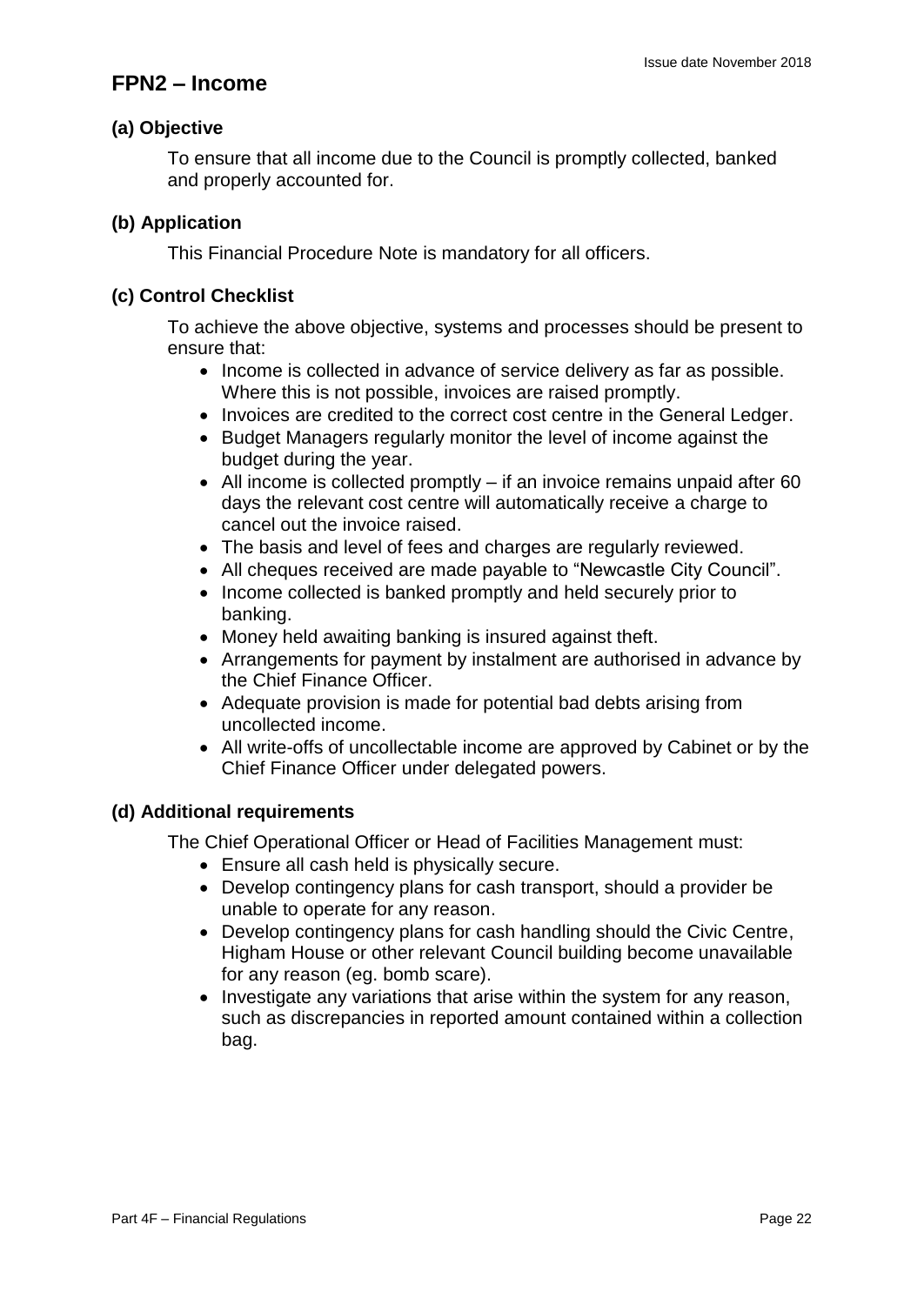## **FPN3 – Payment for Goods, Works and Services**

#### **(a) Objective**

To ensure that payments are made only for goods, works or services received by the Council and have been certified as such.

#### **(b) Application**

This Financial Procedure Note is mandatory for all officers.

#### **(c) Control Checklist**

To achieve the above objective, systems and processes should be present to ensure that:

- Pre-payment checks are undertaken to ensure that:
	- o The goods have been received and examined, meet the required specification and work done or services rendered have been satisfactorily carried out.
	- $\circ$  The invoice is in accordance with the contract or order, is arithmetically correct, is date stamped with the invoice receipt date and includes all relevant discounts.
	- o The payment has not previously been made.
	- $\circ$  The payment is authorised (this will normally be done via the POPS system).
- For payments made outside the POPS system, the name, signature and payroll number of the officer authorising the payment is clearly recorded in a form that facilitates checking against the approved list of authorised officers.
- The method of payment is appropriate:
	- o By use of the purchase ledger system for payment by BACS (payments may be made by cheque if necessary).
	- o By imprest account or petty cash for minor sums.
	- o By some other means as agreed by the Chief Finance Officer.
- Payment is timely:
	- o The Council's standard payment terms are 30 days.
	- o The Council's Supplier Payment Terms Policy allows for specific suppliers to be paid within 10 days if they meet the criteria set out in the policy.
	- o Alternatively payment may be made on different terms to meet existing contractual terms.
- Payments are properly accounted for, including:
	- o Payments should be coded to the correct cost centre / sub-codes.
	- o VAT and other taxes should be in line with HM Revenue and Customs regulations.

#### **(d) Additional requirements**

No commitments shall be entered into for goods, work or services for which the supplier or contractor requires payment in advance unless the director has confirmed the financial standing of the payee and sought approval from the Chief Finance Officer.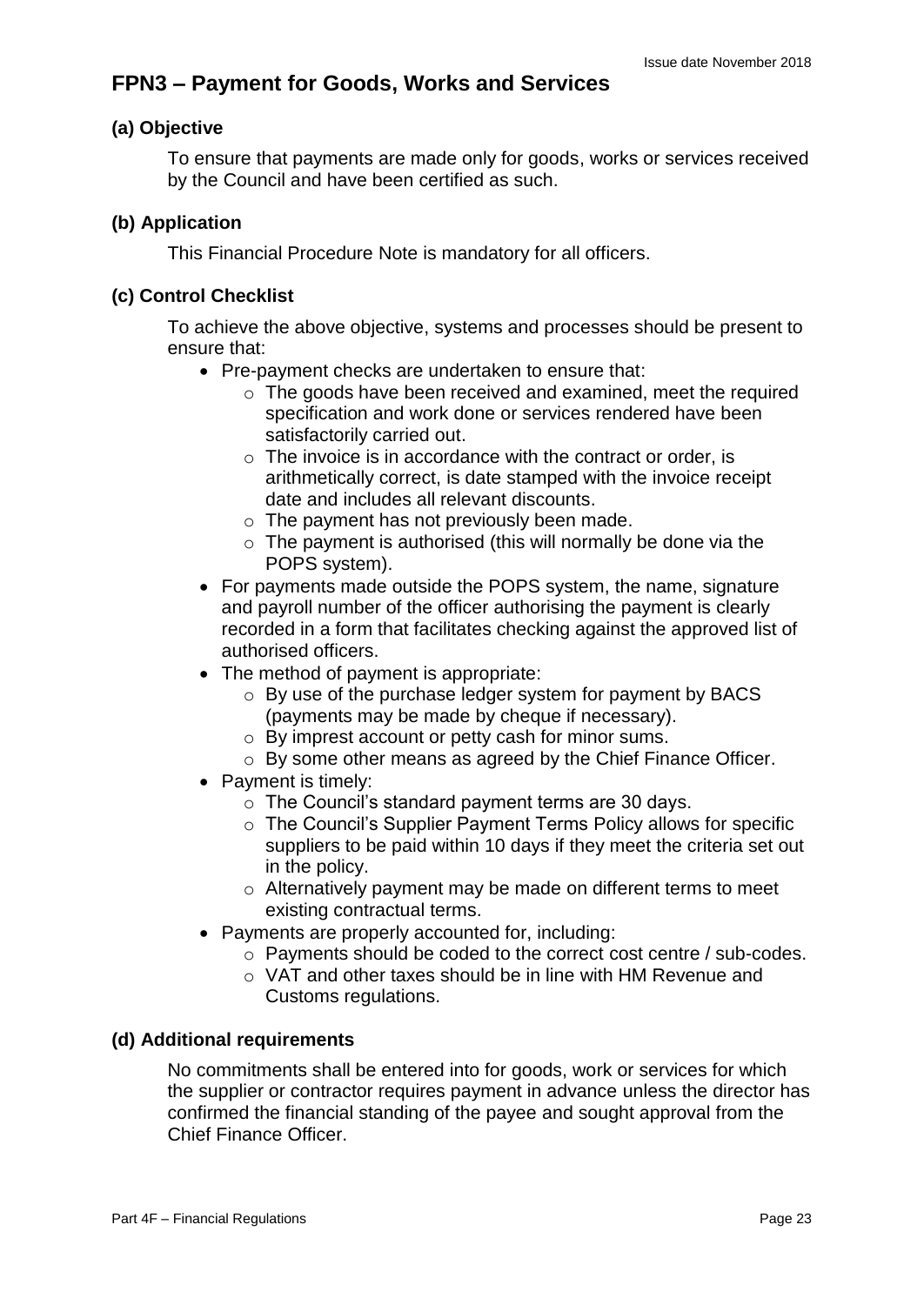## **FPN4 – Payments of Grants**

#### **(a) Objective**

To ensure that only properly authorised grant payments are made, and to ensure the purpose of the grant payment is achieved.

#### **(b) Application**

This Financial Procedure Note is mandatory for all officers.

#### **(c) Control Checklist**

To achieve the above objective, systems and processes should be present to ensure that:

- Application forms are required and checked.
- Awards are made in accordance with the relevant criteria.
- Conditions of grant are made known to applicants, and applied consistently.
- All payments are subject to appropriate grant monitoring.
- Externally funded payments satisfy the requirements of the funding body.
- The Council's financial interests are safeguarded as far as possible (e.g. use of a legal charge where there is a risk of clawback).

#### **(d) Additional requirements**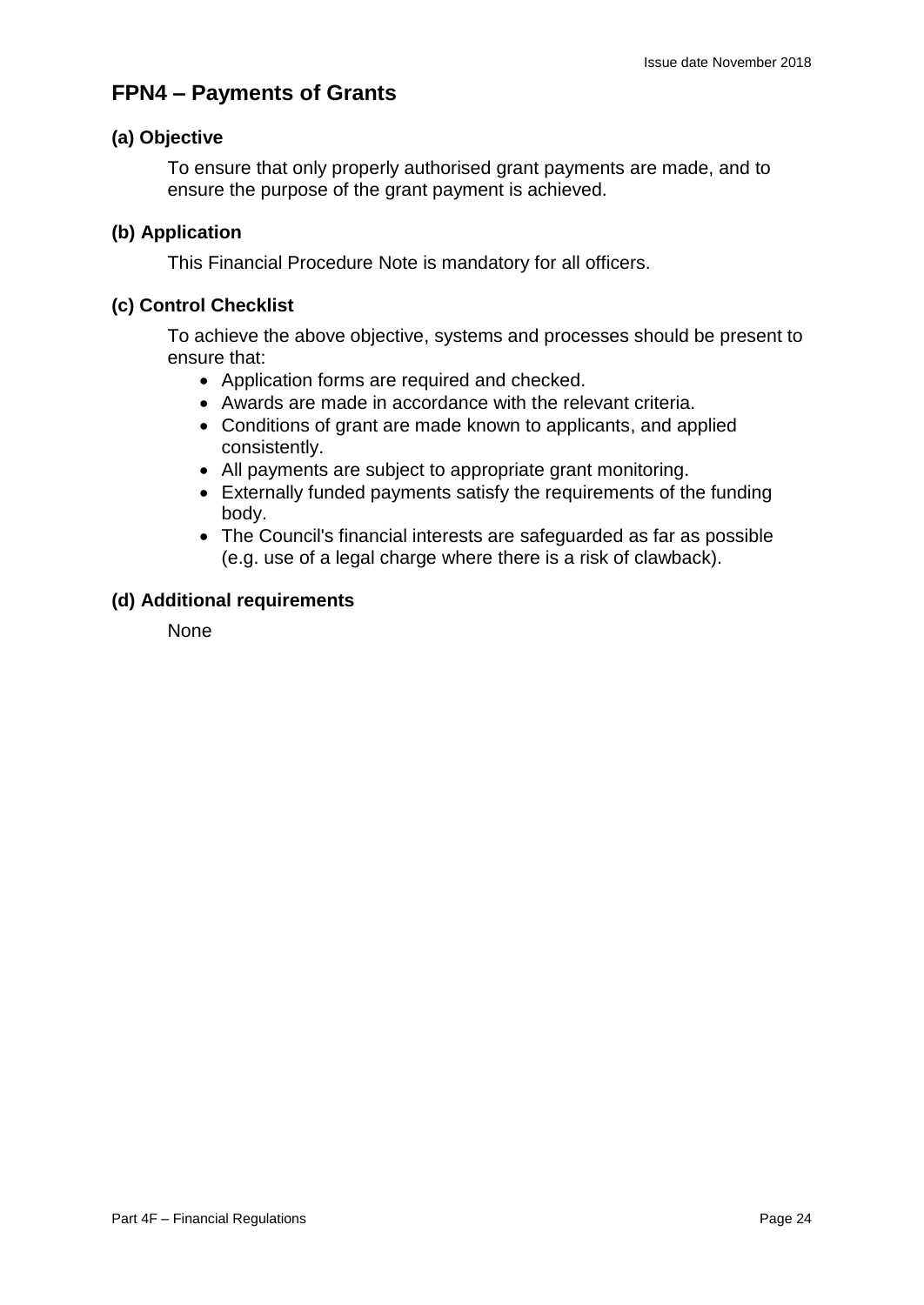## **FPN5 – Security and Control of Assets**

#### **(a) Objective**

To ensure the proper use and safeguarding of assets owned by the Council or for which the Council has responsibility.

#### **(b) Application**

This Financial Procedure Note is mandatory for all officers.

#### **(c) Control Checklist**

To achieve the above objective, systems and processes should be present to ensure that:

- A detailed record of all land and property owned by the Council is maintained for external audit purposes in line with guidance issued by the Chief Finance Officer.
- Adequate security and insurance is maintained at all times.
- The use of assets is restricted to authorised Council business.
- The Assistant Director Legal Services shall have custody of all title deeds and be responsible for their security.
- Entry should not be allowed into Council property without the signing of formal documentation (if a situation should arise where early entry in connection with a major transaction is required, approval should be sought in accordance with the Protocol on the Exercise of Officer Delegations).
- All asset disposals over £10k should be accounted for as capital receipts, whose use is limited to repaying debt and funding capital expenditure.
- The disposal of land and buildings follows the requirements of the Protocol on the Exercise of Officer Delegations.

#### **(d) Additional requirements**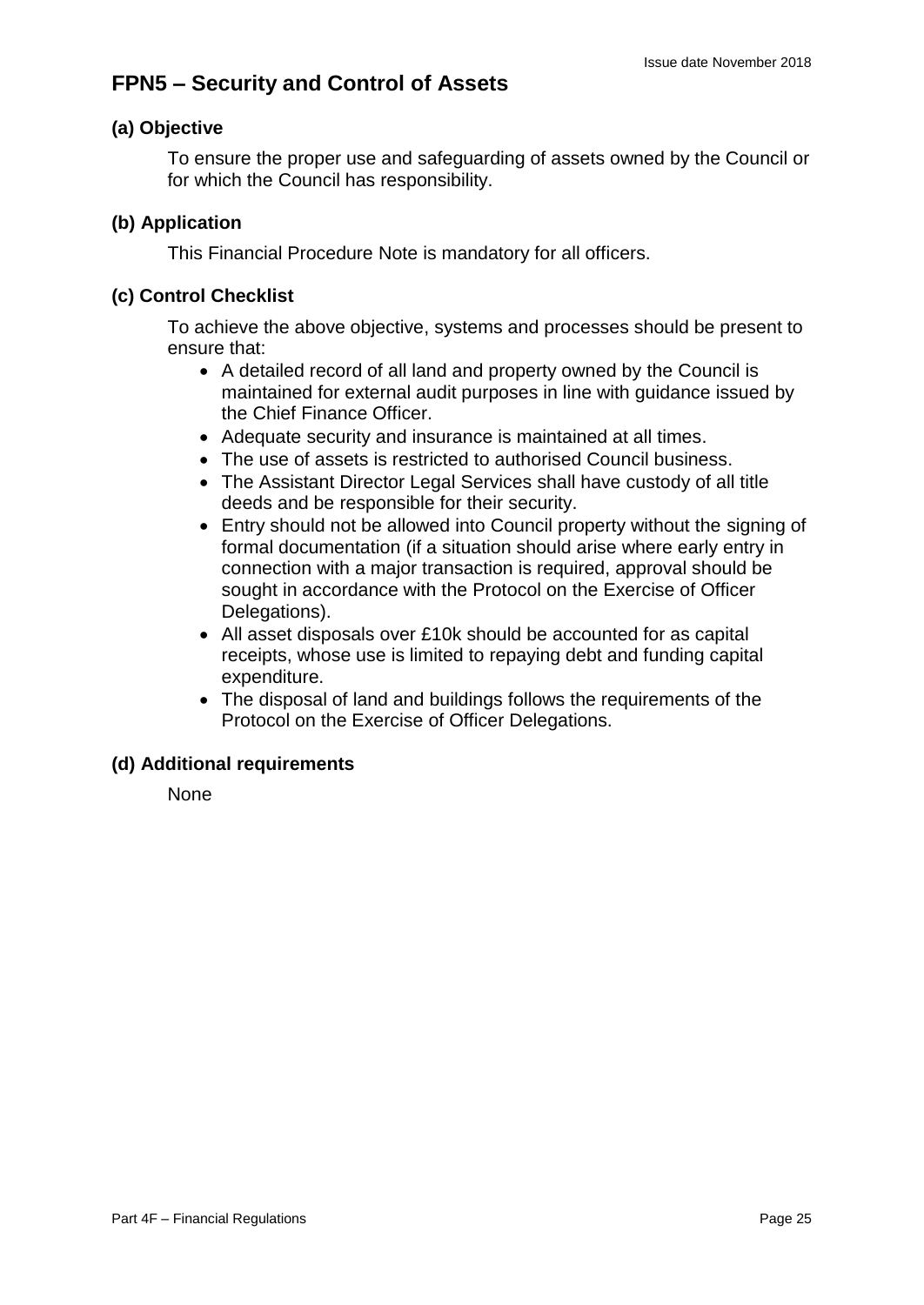### **FPN6 – Insurance**

#### **(a) Objective**

To ensure that the Council manages all potential insurable risks and liabilities and to limit the authority for arranging insurance cover to the Chief Finance Officer.

#### **(b) Application**

This Financial Procedure Note is mandatory for all officers.

#### **(c) Control Checklist**

To achieve the above objective, systems and processes should be present to ensure that:

- Adequate external insurance cover is maintained at all times by the Chief Finance Officer.
- Directorates review their insurance risks at least annually in accordance with guidance issued by the Chief Finance Officer.
- Directors report any new risks and any alterations to existing risks are reported to the Chief Finance Officer as soon as possible.
- Directors inform the Chief Finance Officer of any loss, liability or damage or any event likely to lead to a claim as soon as possible.
- Claims are reported in accordance with the guidelines issued by the Chief Finance Officer and supporting information is provided within required timescales.
- Policy requirements and warranties, notified by the Chief Finance Officer, are complied with at all times.
- Insurers' loss control requirements are responded to within the relevant timescales.

#### **(d) Additional requirements**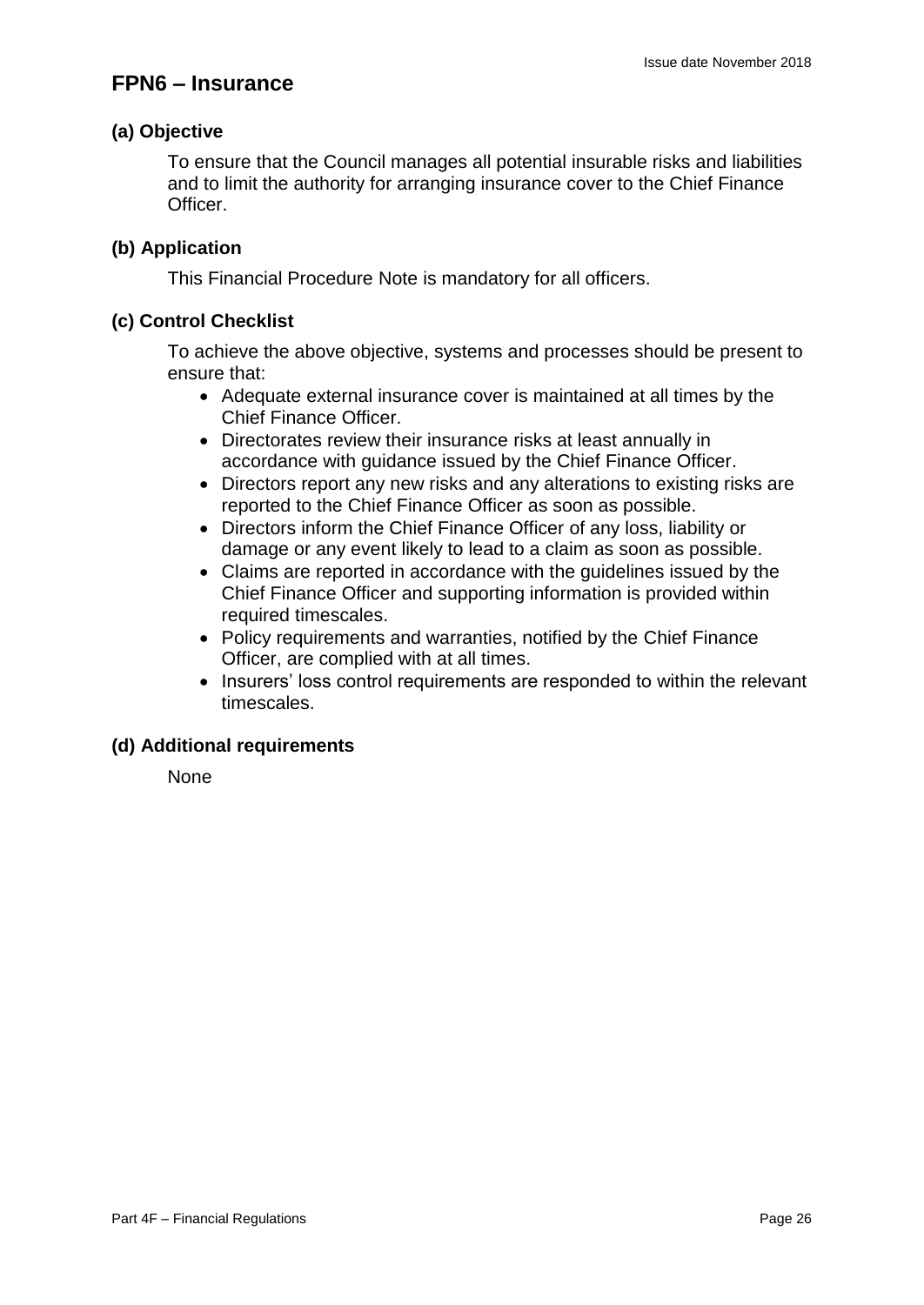## **FPN7 – Staffing and Payroll**

#### **(a) Objective**

To ensure that employees are appointed in accordance with employment legislation and the Council Code of Practice on Recruitment and Selection, are paid in accordance with their contract of employment and leavers are removed from the payroll on a timely basis.

#### **(b) Application**

This Financial Procedure Note is mandatory for all officers.

#### **(c) Control Checklist**

To achieve the above objective, systems and processes should be present to ensure that:

- Employment legislation and the Council Code of Practice on Recruitment and Selection are observed in the appointment of employees.
- Budget managers notify the Chief Finance Officer promptly of all staffing changes (e.g. new joiners, leavers and changes to working hours) to enable accurate payments to be made to staff on a timely basis.
- All staffing changes are approved by approved managers.
- Budget managers review all payments to staff as part of the monthly budget monitoring process.
- Duplicate payments are avoided as far as possible.

#### **(d) Additional Requirements**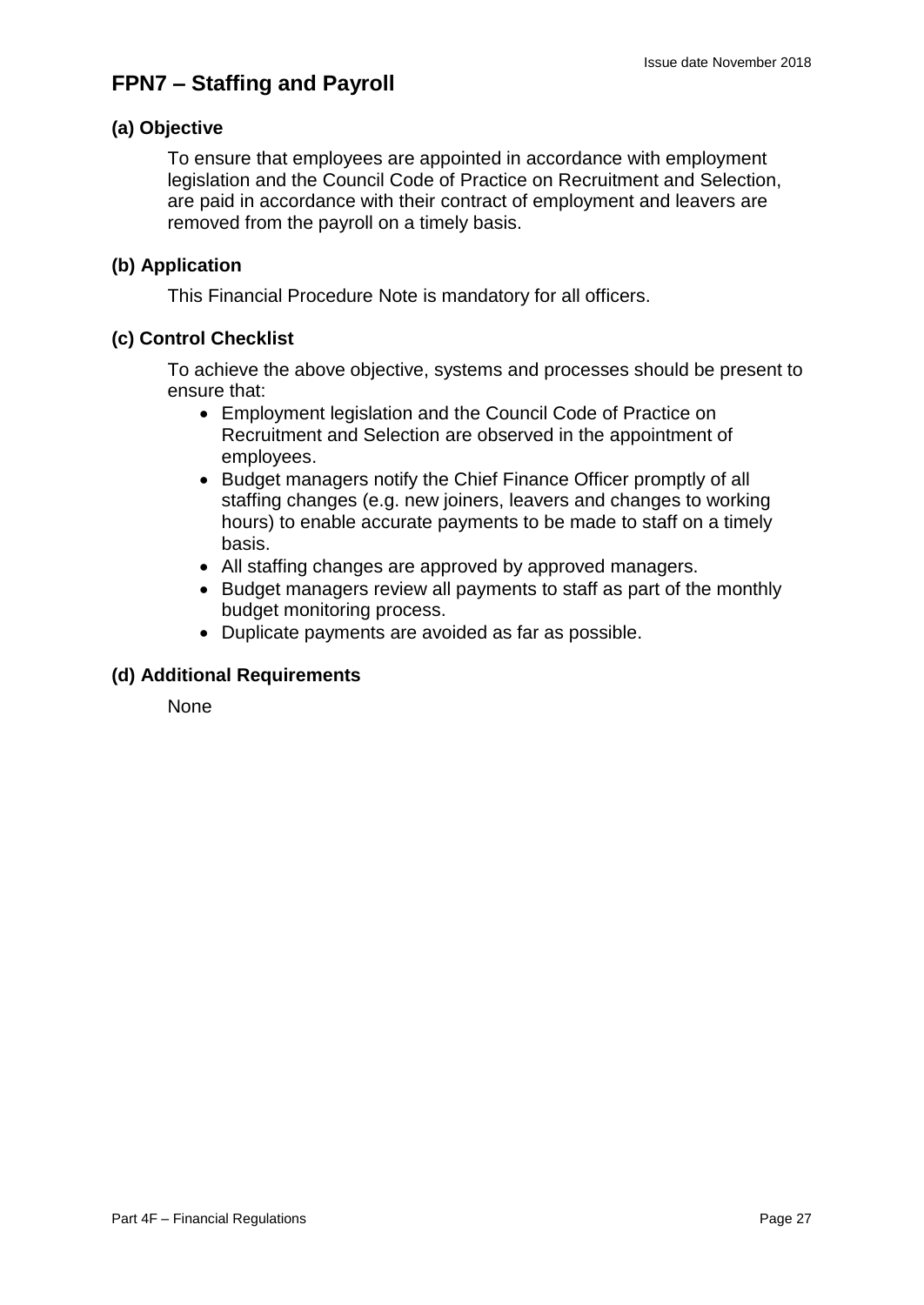### **FPN8 – Reimbursement of Expenses and Payment of Allowances**

#### **(a) Objective**

To ensure that the reimbursement of allowances and expenses to employees and members is in accordance with the appropriate agreements and legislation.

#### **(b) Application**

This Financial Procedure Note is mandatory for all Members and employees.

#### **(c) Control Checklist**

To achieve the above objective, systems and processes should be present to ensure that:

#### **Employees:**

- Claims are submitted within one calendar month of the expense being incurred and include sufficient information to allow verification.
- Allowances and expenses are authorised by the appropriate manager.
- Payment is made in accordance with procedures determined by the Chief Finance Officer.

#### **Members:**

- Claims are submitted within one calendar month of the expense being incurred and include sufficient information to allow verification.
- Allowances and expenses are authorised by the Service Manager Democratic Services.
- Payment is made in accordance with procedures determined by the Chief Finance Officer.

#### **(d) Additional requirements**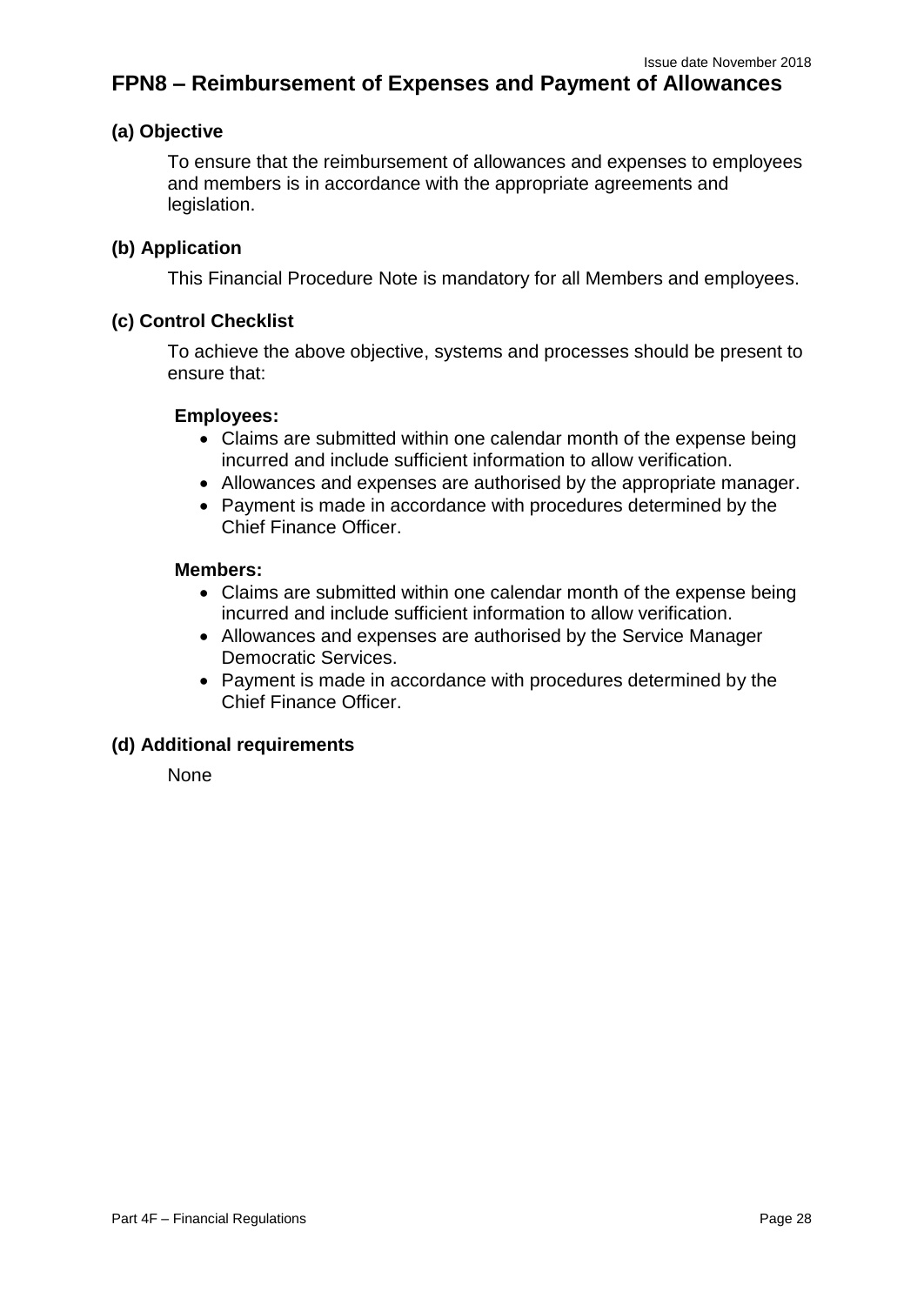## **FPN9 – Banking and Payments**

#### **(a) Objective**

To ensure sound banking and payments arrangements by limiting responsibility for this area to the Chief Finance Officer.

#### **(b) Application**

This Financial Procedure Note is mandatory for all officers.

#### **(c) Control Checklist**

To achieve the above objective, systems and processes should be present to ensure that:

- No bank account is opened except with the authority of the Chief Finance Officer.
- The maintenance of all bank accounts is in accordance with arrangements determined by the Chief Finance Officer.
- Cheques are ordered on the authority of the Chief Finance Officer and controlled securely prior to use.
- BACS files are reconciled to user accounts to ensure accuracy and segregation of duty.
- Bank accounts are reconciled on a daily basis.

#### **(d) Additional requirements**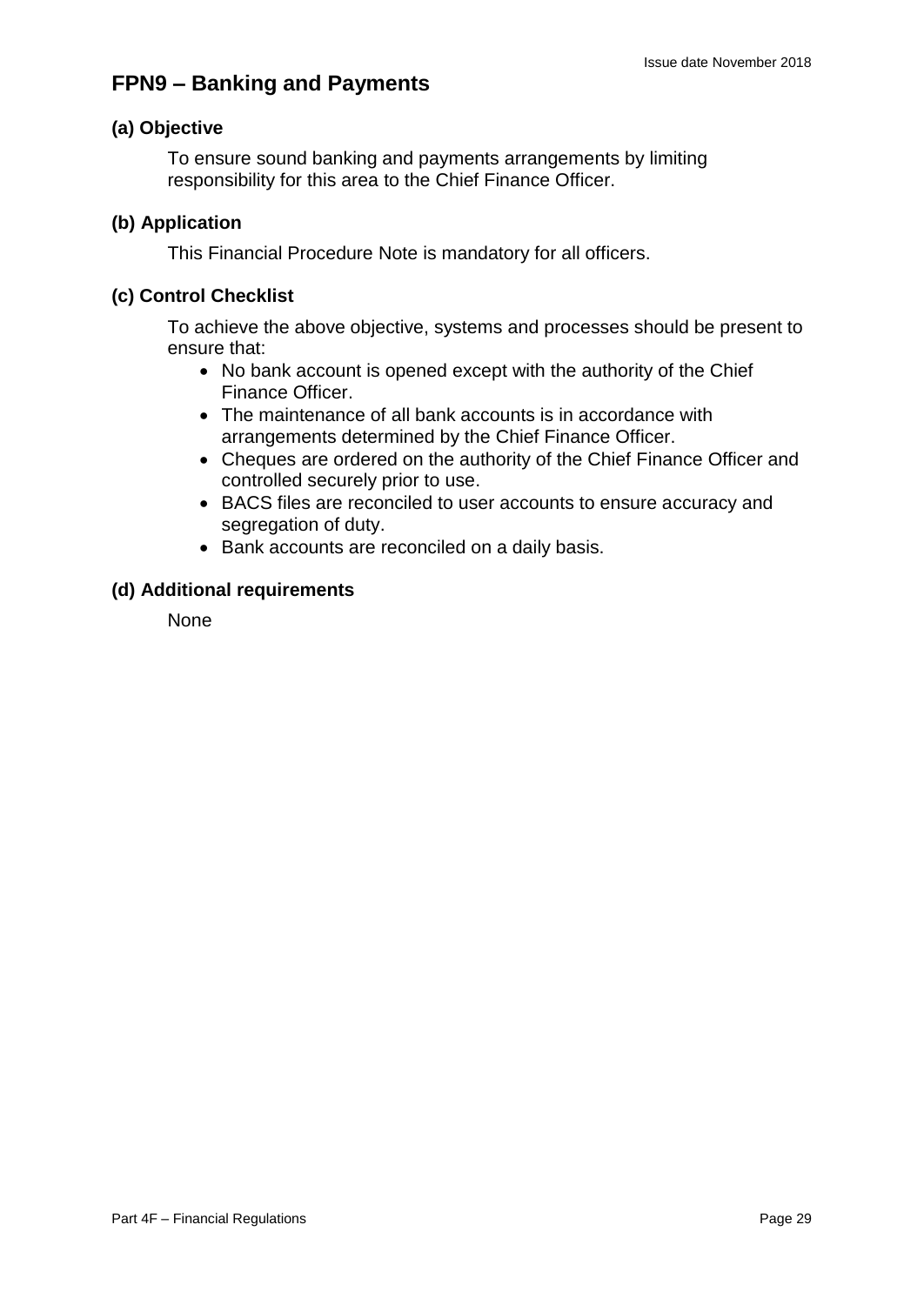### **FPN10 – Investments and Borrowing**

#### **(a) Objective**

To limit the authority for managing the Council's investments and borrowings to the Chief Finance Officer and to ensure that activities in this area are properly controlled.

#### **(b) Application**

This Financial Procedure Note is mandatory for all officers.

#### **(c) Control Checklist**

To achieve the above objective, systems and processes should be present to ensure that:

- The Council's treasury management strategy is reported to City Council for approval prior to the start of the financial year along with a mid-year report and an annual report.
- Responsibility for all day to day investing and borrowing activities is delegated to the Chief Finance Officer.
- All investing and borrowing activities are in line with the treasury management strategy approved by City Council.
- Treasury management practices are updated at least annually and are in line with the CIPFA Code of Practice for Treasury Management in Local Authorities.
- A daily cash flow forecast is produced by the Chief Finance Officer to ensure all spare cash balances are invested appropriately.
- All investments and borrowings are in the name of Newcastle City Council.
- There is adequate division of duties between arranging and settling transactions.

#### **(d) Additional requirements**